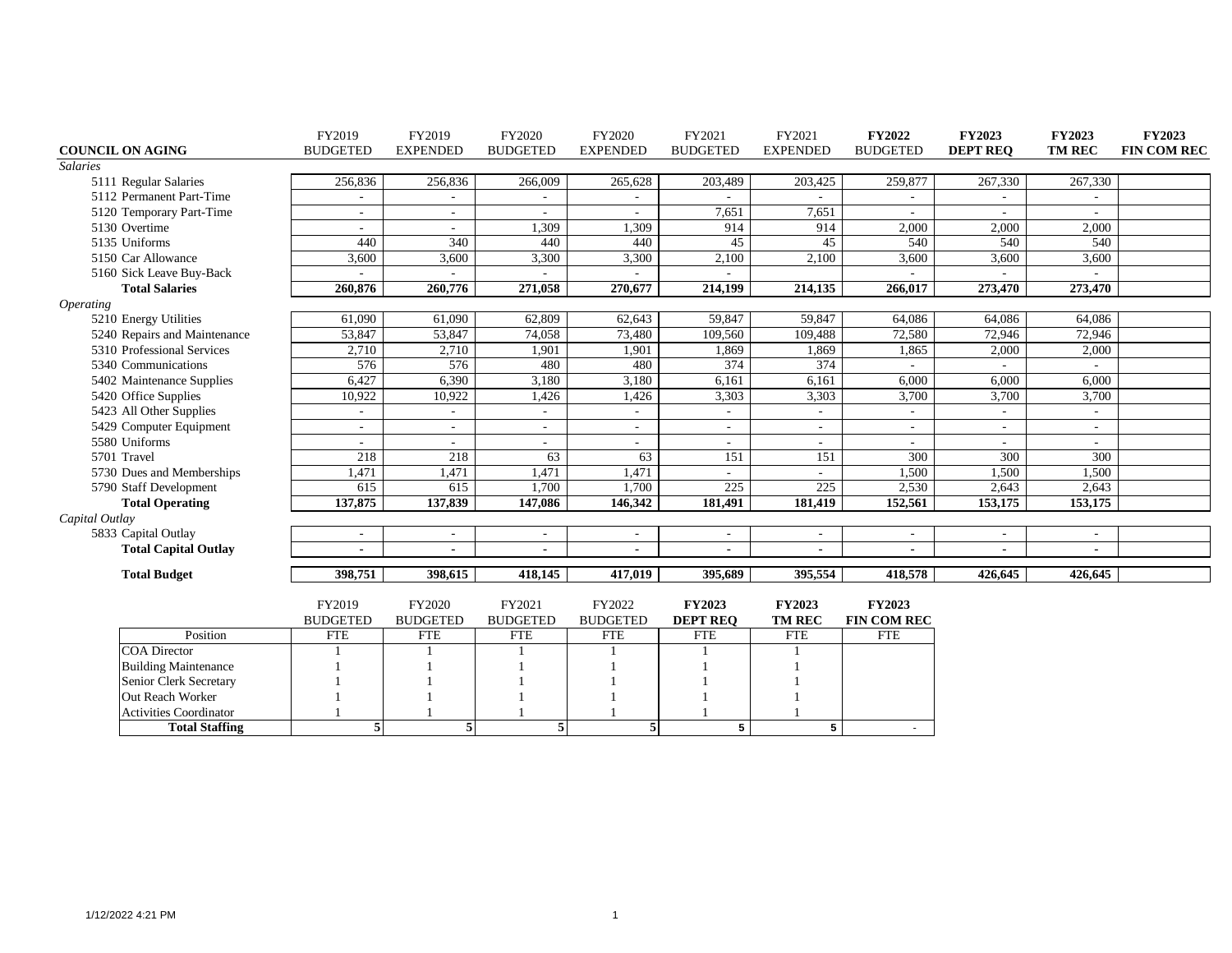#### **FISCAL YEAR 2023 COUNCIL ON AGING DEPARTMENT SALARY INFORMATION TOWN MANAGER RECOMMENDED**

#### *Regular Salaries*

| <b>Name</b>                   | <b>Position</b>               | Ann. Date | Grade | <b>Step</b> | <b>Base Salary</b> | Longevity % | Longevity \$ | Wage Def. | <b>Total Salarv</b>      |
|-------------------------------|-------------------------------|-----------|-------|-------------|--------------------|-------------|--------------|-----------|--------------------------|
| Janice Conole                 | Director                      | 7/30/2012 |       |             | 76,906             |             | 129          |           | 77,035                   |
| Janice Conole                 | Director                      | 7/30/2012 | Ō.    |             |                    |             | 1,568        |           | 1,568                    |
| Vacant                        | Building Maint.               | 02/01/22  |       | ◠           | 27.105             |             |              |           | 27.105                   |
| Vacant                        | <b>Building Maint.</b>        | 02/01/23  |       | 3           | 20,522             |             |              |           | 20,522                   |
| Vacant                        | Sr. Clerk Secretary           | 02/01/22  |       | ◠           | 23,115             |             |              |           | 23,115                   |
| Vacant                        | <b>Sr.</b> Clerk Secretary    | 02/01/23  |       | 3           | 17.469             |             |              |           | 17,469                   |
| Christina Hess                | Outreach Worker               | 1/4/2021  |       |             | 41,872             |             |              |           | 41,872                   |
| Christina Hess                | Outreach Worker               | 1/4/2021  |       | 8           | 15,728             |             |              |           | 15,728                   |
| Diane Dunlevy                 | <b>Activities Coordinator</b> | 7/1/2016  | 2B    | 4           | 41,914             |             | 1.000        |           | 42,914                   |
|                               |                               |           |       |             |                    |             |              |           |                          |
|                               |                               |           |       |             |                    |             |              |           | $\overline{\phantom{a}}$ |
| <b>Total Regular Salaries</b> |                               |           |       |             |                    |             |              |           | 267,330                  |

#### *Permanent Part-Time Salaries*

| Name                     | Position                                        | Ann.<br>. Date | Grade | Step | Base Salarv | Longevity<br>$\mathbf{U}_{L}$ | <b>Longevity</b><br>- 192 | Wage.<br>Def. | $\mathbf{r}$<br><br>Total Salar <sup>,</sup> |
|--------------------------|-------------------------------------------------|----------------|-------|------|-------------|-------------------------------|---------------------------|---------------|----------------------------------------------|
|                          |                                                 |                |       |      |             |                               |                           |               |                                              |
| Total<br>Permanent Part- | -<br><b>CONTACT</b><br><b>Salaries</b><br>-Time |                |       |      |             |                               |                           |               |                                              |

#### *Temporary Part-Time Salaries*

| Name                                  | .<br>Position                               | Date<br>Ann. | Grade | <b>Step</b> | Salary<br>Base | $\frac{1}{2}$<br>Longevity | Longevitv | Wage<br>Def | <b>CONTINUES</b><br><b>Salarv</b><br>`otal |
|---------------------------------------|---------------------------------------------|--------------|-------|-------------|----------------|----------------------------|-----------|-------------|--------------------------------------------|
| Vacant                                | IRecording Secretary                        |              |       |             |                |                            |           |             |                                            |
| <b>Total Te</b><br>Part-<br>Temporary | $\sim$<br>$-$<br><b>Salaries</b><br>.-I ime |              |       |             |                |                            |           |             |                                            |

#### *Overtime*

| Name                  | Position   |  | Amount |  | <b>CONTRACTOR</b><br>Total Benefit |
|-----------------------|------------|--|--------|--|------------------------------------|
|                       | Misc Staft |  | 2,000  |  | 2,000                              |
| <b>Total Overtime</b> |            |  |        |  | 2,000                              |

#### *Uniform Allowance*

| Name                           | <b>Position</b> |  | Amount |  | Total Benefit<br>m |
|--------------------------------|-----------------|--|--------|--|--------------------|
| Vacant                         | Building Maint. |  | 540    |  | 540                |
|                                |                 |  |        |  |                    |
| <b>Total Uniform Allowance</b> |                 |  |        |  | 540                |

#### *Car Allowance*

| <b>Name</b>                | Position        |  | Per/Month  | # Months       |  | <b>Fotal Benefit</b> |
|----------------------------|-----------------|--|------------|----------------|--|----------------------|
| Janice Conole              | Director        |  | 150<br>⊥⊃∪ | $\overline{1}$ |  | 1,800                |
| Christina Hess             | Outreach Worker |  | 150<br>⊥⊃∪ | $\overline{1}$ |  | 1,800                |
| <b>Total Car Allowance</b> |                 |  |            |                |  | 3,600                |

| Name                    | <b>Position</b>                                            | <b>Retirement Date</b> | # of Davs | <b>Annual Sal.</b> | Weekly Sal. | Daily Sal. | <b>Total Benefit</b> |
|-------------------------|------------------------------------------------------------|------------------------|-----------|--------------------|-------------|------------|----------------------|
|                         |                                                            |                        |           |                    |             |            |                      |
|                         |                                                            |                        |           |                    |             |            |                      |
|                         | <b>Total Sick Leave Buy-Back &amp; Vacation Separation</b> |                        |           |                    |             |            |                      |
|                         |                                                            |                        |           |                    |             |            |                      |
| <b>Department Total</b> |                                                            |                        |           |                    |             |            | 273,470              |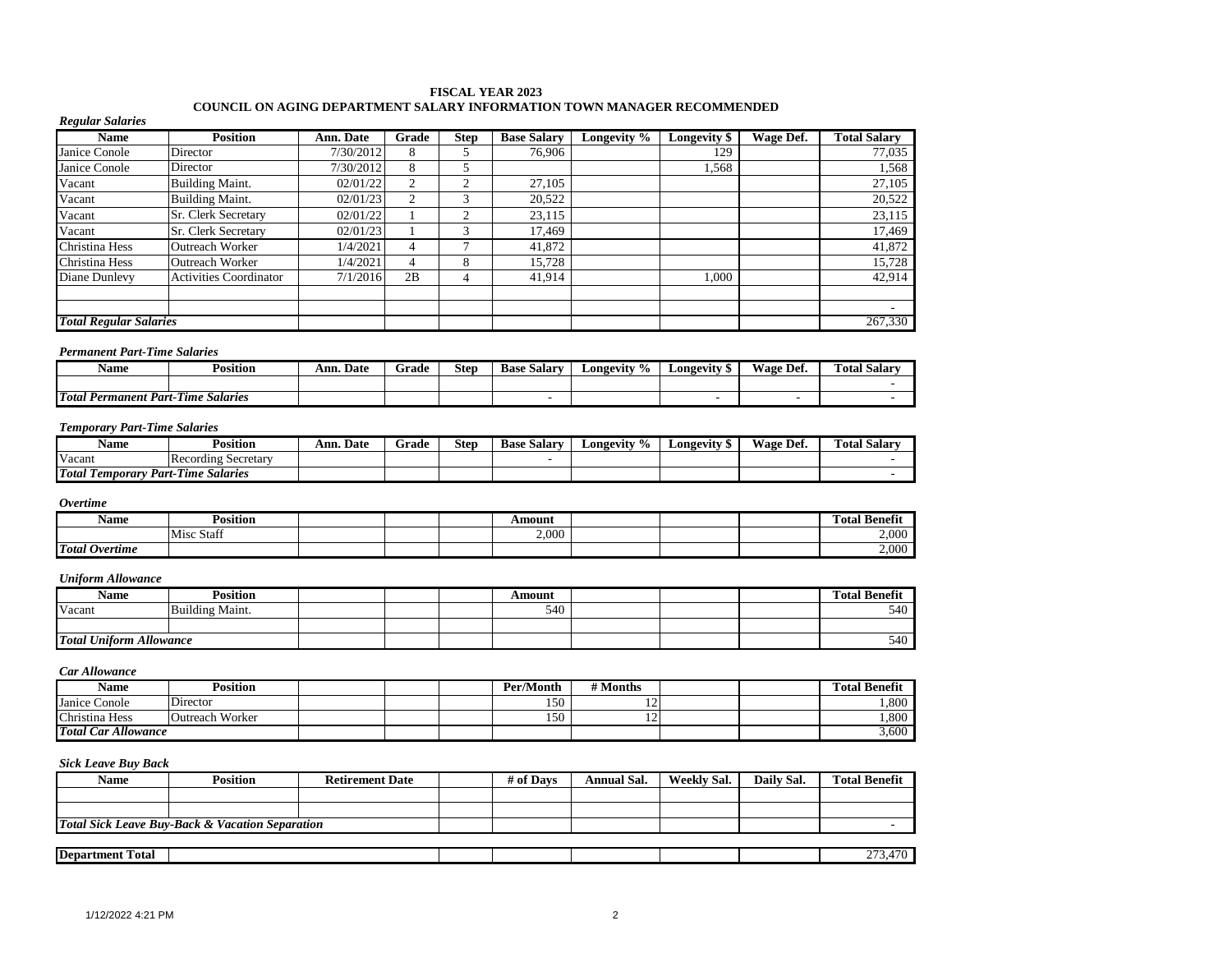#### **FISCAL YEAR 2023 COUNCIL ON AGING DEPARTMENT SALARY INFORMATION DEPARTMENT REQUEST**

#### *Regular Salaries*

| <b>Name</b>                   | <b>Position</b>               | Ann. Date | Grade  | <b>Step</b> | <b>Base Salary</b> | Longevity % | Longevity \$ | Wage Def. | <b>Total Salary</b> |
|-------------------------------|-------------------------------|-----------|--------|-------------|--------------------|-------------|--------------|-----------|---------------------|
| Janice Conole                 | Director                      | 7/30/2012 | 8      |             | 76,906             |             | 129          |           | 77,035              |
| Janice Conole                 | Director                      | 7/30/2012 | 8      |             |                    |             | 1,568        |           | 1,568               |
| Vacant                        | <b>Building Maint.</b>        | 02/01/22  |        | ◠           | 27,105             |             |              |           | 27,105              |
| Vacant                        | <b>Building Maint.</b>        | 02/01/22  | $\sim$ | 3           | 20,522             |             |              |           | 20,522              |
| Vacant                        | Sr. Clerk Secretary           | 02/01/22  |        | ◠           | 23,115             |             |              |           | 23,115              |
| Vacant                        | Sr. Clerk Secretary           | 02/01/22  |        | 3           | 17.469             |             |              |           | 17,469              |
| Christina Hess                | <b>Outreach Worker</b>        | 1/4/2021  |        |             | 41,872             |             |              |           | 41,872              |
| Christina Hess                | <b>Outreach Worker</b>        | 1/4/2021  |        | 8           | 15,728             |             |              |           | 15,728              |
| Diane Dunlevy                 | <b>Activities Coordinator</b> | 7/1/2016  | 2B     | 4           | 41,914             |             | 1,000        |           | 42,914              |
|                               |                               |           |        |             |                    |             |              |           |                     |
|                               |                               |           |        |             |                    |             |              |           | ۰                   |
| <b>Total Regular Salaries</b> |                               |           |        |             |                    |             |              |           | 267,330             |

#### *Permanent Part-Time Salaries*

| $\blacksquare$<br>Name             | .<br>Position                   | $\sim$<br>Ann.<br>. Date | Grade | Step | -<br><b>Base Salary</b> | $\frac{6}{9}$<br><b>Longevity</b> | Longevity | Wage Def. | <b>Total Salary</b> |
|------------------------------------|---------------------------------|--------------------------|-------|------|-------------------------|-----------------------------------|-----------|-----------|---------------------|
|                                    |                                 |                          |       |      |                         |                                   |           |           |                     |
| <b>Total</b><br>Permanent<br>Part- | ---<br><b>Salaries</b><br>-Time |                          |       |      |                         |                                   |           |           |                     |

#### *Temporary Part-Time Salaries*

| Name                           | <b>Position</b>                                        | Ann.<br>Date | -<br>Grade | <b>Step</b> | <b>Base</b><br>Salary | $\text{\textsterling}$ ongevity $\%$ | Longevity ' | Def.<br>Wage | m.<br>Total Salar |
|--------------------------------|--------------------------------------------------------|--------------|------------|-------------|-----------------------|--------------------------------------|-------------|--------------|-------------------|
| Vacant                         | $\rightarrow$<br><b>Recording Secretary</b>            |              |            |             |                       |                                      |             |              |                   |
| <b>Total To</b><br>. Temporary | $\sim$ $\sim$<br>run s<br><b>Salaries</b><br>Part-Time |              |            |             |                       |                                      |             |              |                   |

#### *Overtime*

| Name                       | Position      |  | Amount |  | $\mathbf{a}$<br>--<br>. .<br>' Benefit<br>Fotal |
|----------------------------|---------------|--|--------|--|-------------------------------------------------|
|                            | Misc<br>Staff |  | 2,000  |  | 000<br>2.000                                    |
| <b>Total</b><br>l Overtume |               |  |        |  | 0.00<br>Z.UUU                                   |

#### *Uniform Allowance*

| Name                           | $\cdot \cdot$<br>Position            |  | Amount |  | <b><i><u>Total Benefit</u></i></b> |
|--------------------------------|--------------------------------------|--|--------|--|------------------------------------|
| Vacant                         | $\cdots$<br><br>Ð<br>Building Maint. |  | 540    |  | 540                                |
|                                |                                      |  |        |  |                                    |
| <b>Total Uniform Allowance</b> |                                      |  |        |  | 540                                |

#### *Car Allowance*

| Name                       | Position        |  | Per/Month | # Months                 |  | <b>Total Benefit</b> |
|----------------------------|-----------------|--|-----------|--------------------------|--|----------------------|
| Janice Conole              | Director        |  | 150       | $\overline{\phantom{0}}$ |  | .800                 |
| Christina Hess             | Outreach Worker |  | 150       | $\overline{\phantom{0}}$ |  | .800                 |
| <b>Total Car Allowance</b> |                 |  |           |                          |  | 3,600                |

| Name                                                       | <b>Position</b> | <b>Retirement Date</b> |  | # of Davs | Annual Sal. | Weekly Sal. | Daily Sal. | <b>Total Benefit</b> |
|------------------------------------------------------------|-----------------|------------------------|--|-----------|-------------|-------------|------------|----------------------|
|                                                            |                 |                        |  |           |             |             |            |                      |
|                                                            |                 |                        |  |           |             |             |            |                      |
| <b>Total Sick Leave Buy-Back &amp; Vacation Separation</b> |                 |                        |  |           |             |             |            |                      |
|                                                            |                 |                        |  |           |             |             |            |                      |
| <b>Department Total</b>                                    |                 |                        |  |           |             |             |            | 273.470              |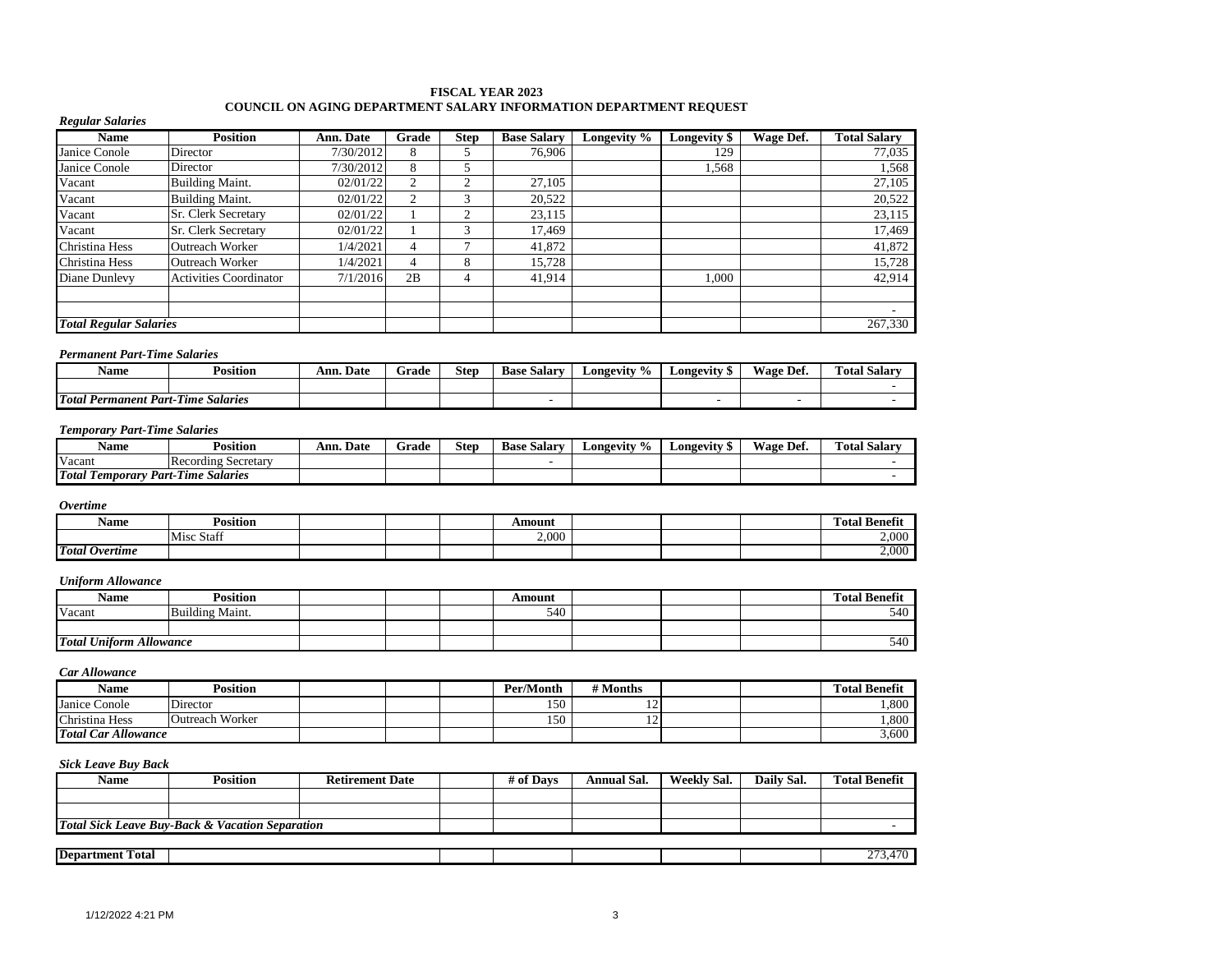#### **FISCAL YEAR 2022 COUNCIL ON AGING DEPARTMENT SALARY INFORMATION**

#### *Regular Salaries*

| <b>Name</b>                   | <b>Position</b>               | Ann. Date  | Grade     | <b>Step</b> | <b>Base Salary</b> | Longevity % | <b>Longevity</b> \$ | Wage Def. | <b>Total Salary</b> |
|-------------------------------|-------------------------------|------------|-----------|-------------|--------------------|-------------|---------------------|-----------|---------------------|
| Janice Conole                 | Director                      | 7/30/2012  | 8         |             | 75,214             | 5 years     | 1,000               |           | 76,214              |
| Brian McNaught                | <b>Building Maint.</b>        | 12/7/2020  | $\bigcap$ |             | 20,671             |             |                     |           | 20,671              |
| <b>Brian McNaught</b>         | <b>Building Maint.</b>        | 12/7/2020  | $\bigcap$ |             | 29,147             |             |                     |           | 29,147              |
| Courtney Coviello             | <b>Sr. Clerk Secretary</b>    | 11/30/20   |           |             | 35,339             |             |                     |           | 35,339              |
| <b>Courtney Coviello</b>      | <b>Sr.</b> Clerk Secretary    | 11/30/2020 |           |             | 3,614              |             |                     |           | 3,614               |
| Chritina Hess                 | Outreach Worker               | 1/4/2021   | 4         | 6           | 34,511             |             |                     |           | 34,511              |
| <b>Chritina Hess</b>          | Outreach Worker               | 1/4/2021   | 4         |             | 20,350             |             |                     |           | 20,350              |
| Diane Dunlevy                 | <b>Activities Coordinator</b> | 7/1/2016   | 2B        |             | 39,032             | 5 years     | 1.000               |           | 40,032              |
|                               |                               |            |           |             |                    |             |                     |           |                     |
|                               |                               |            |           |             |                    |             |                     |           |                     |
|                               |                               |            |           |             |                    |             |                     |           | ۰                   |
| <b>Total Regular Salaries</b> |                               |            |           |             |                    |             |                     |           | 259,877             |

#### *Permanent Part-Time Salaries*

| Name                         | Position                                   | Date<br>Ann. | Grade | Step | <b>Base Salary</b> | Longevity<br>$\frac{9}{6}$ | Longevity | Wage.<br>≅Det. | <b>Total Salary</b> |
|------------------------------|--------------------------------------------|--------------|-------|------|--------------------|----------------------------|-----------|----------------|---------------------|
|                              |                                            |              |       |      |                    |                            |           |                |                     |
| Total.<br>Permanent<br>Part- | $\sim$<br>$-$<br><b>Salaries</b><br>.-Time |              |       |      |                    |                            |           |                |                     |

#### *Temporary Part-Time Salaries*

| <b>Name</b>               | Position                            | Ann.<br>. Date | Grade | Step | Base<br>. Salarv | ∟ongevity % | ∠ongevitv | Wage Dei. | <b>Total Salarv</b><br><b>CONTINUES</b> |
|---------------------------|-------------------------------------|----------------|-------|------|------------------|-------------|-----------|-----------|-----------------------------------------|
| Vacant                    | <b>IRecording Secretary</b>         |                |       |      |                  |             |           |           |                                         |
| <b>Total</b><br>remporary | <b>Part-Time</b><br><b>Salaries</b> |                |       |      |                  |             |           |           |                                         |

#### *Overtime*

| Name                                   | Position      |  | Amount |  | $\mathbf{a}$<br><b>Total Benefix</b> |
|----------------------------------------|---------------|--|--------|--|--------------------------------------|
|                                        | Misc<br>Staff |  | 2.000  |  | 2,000                                |
| <b>Total</b><br><i><b>Overtime</b></i> |               |  |        |  | 2.000                                |

### *Uniform Allowance*

| <b>Name</b>                    | <b>Position</b> |  | Amount |  | <b>Total Benefi</b> |
|--------------------------------|-----------------|--|--------|--|---------------------|
| <b>Brian McNaught</b>          | Building Maint. |  | 540    |  | 540                 |
|                                |                 |  |        |  |                     |
| <b>Total Uniform Allowance</b> |                 |  |        |  | 540                 |

#### *Car Allowance*

| Name                       | <b>Position</b>        |  | Per/Month | <b># Months</b> |  | <b>Total Benefit</b> |
|----------------------------|------------------------|--|-----------|-----------------|--|----------------------|
| Janice Conole              | Director               |  | 150       | --              |  | 1,800                |
|                            | <b>Outreach Worker</b> |  | 150       | --              |  | .800                 |
| <b>Total Car Allowance</b> |                        |  |           |                 |  | 3,600                |

| <b>Name</b>                                                | <b>Position</b> | <b>Retirement Date</b> |  | # of Davs | Annual Sal. | Weekly Sal. | Daily Sal. | <b>Total Benefit</b> |
|------------------------------------------------------------|-----------------|------------------------|--|-----------|-------------|-------------|------------|----------------------|
|                                                            |                 |                        |  |           |             |             |            |                      |
|                                                            |                 |                        |  |           |             |             |            |                      |
| <b>Total Sick Leave Buy-Back &amp; Vacation Separation</b> |                 |                        |  |           |             |             |            |                      |
|                                                            |                 |                        |  |           |             |             |            |                      |
| <b>Department Total</b>                                    |                 |                        |  |           |             |             |            | 266,017              |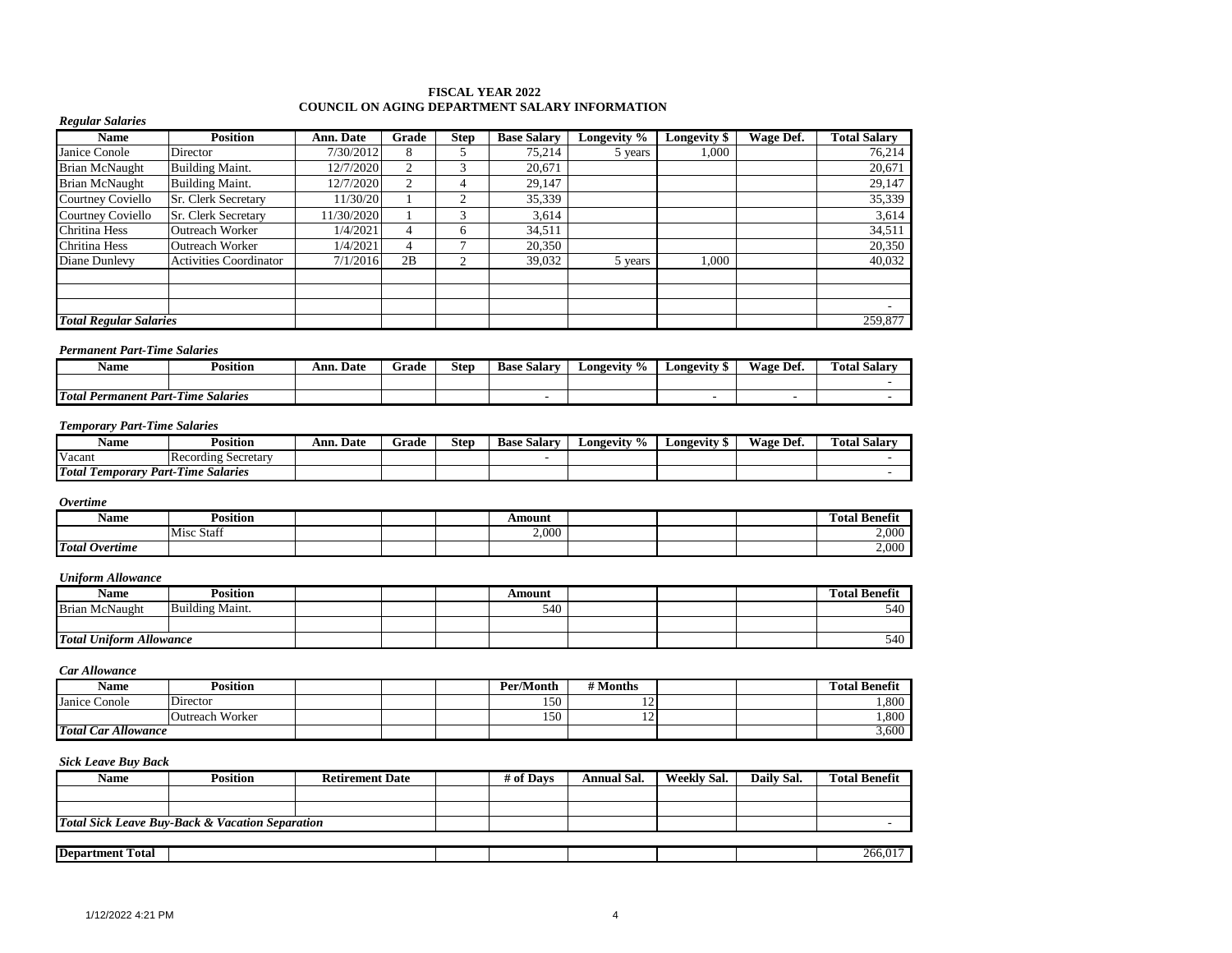#### **FISCAL YEAR 2021 COUNCIL ON AGING DEPARTMENT SALARY INFORMATION**

#### *Regular Salaries*

| <b>Name</b>                   | <b>Position</b>               | Ann. Date | Grade | <b>Step</b>  | <b>Base Salary</b>       | Longevity % | Longevity \$ | Wage Def. | <b>Total Salary</b> |
|-------------------------------|-------------------------------|-----------|-------|--------------|--------------------------|-------------|--------------|-----------|---------------------|
|                               | Director                      | 7/8/2015  |       | ⌒            | $\overline{\phantom{a}}$ |             |              |           |                     |
|                               | Director                      | 7/8/2015  |       | 4            |                          | 5 years     |              |           |                     |
| <b>Robert Noel</b>            | <b>Building Maint.</b>        | 2/26/2001 | ◠     | ∽            | 58,352                   | 20 years    | 2.000        |           | 60,352              |
| Janice Conole                 | <b>Executive Secretary</b>    | 07/30/12  | 4     | <sub>(</sub> | 61,389                   | 5 years     | 1.000        |           | 62,389              |
| Carly Kascak                  | <b>Outreach Worker</b>        | 6/4/2018  | 4     | 3            | 21,466                   |             |              |           | 21,466              |
| Carly Kascak                  | <b>Outreach Worker</b>        | 6/4/2018  | 4     | 4            | 22,476                   |             |              |           | 22,476              |
| Diane Dunlevy                 | <b>Activities Coordinator</b> | 7/1/2016  | 1B    | 4            | 36,806                   |             |              |           | 36,806              |
|                               |                               |           |       |              |                          |             |              |           |                     |
|                               |                               |           |       |              |                          |             |              |           |                     |
|                               |                               |           |       |              |                          |             |              |           |                     |
| <b>Total Regular Salaries</b> |                               |           |       |              |                          |             |              |           | 203,489             |

#### *Permanent Part-Time Salaries*

| Name                        | Position             | Ann. Date | Frade | <b>Step</b> | $\sim$<br>`Salarv<br>Base | $\frac{6}{10}$<br>Longevity | Longevity | Def.<br>Wage | $\sim$<br><b>Total Salarv</b> |
|-----------------------------|----------------------|-----------|-------|-------------|---------------------------|-----------------------------|-----------|--------------|-------------------------------|
|                             |                      |           |       |             |                           |                             |           |              |                               |
| Total<br>Part-<br>Permanent | <br>Salarıes<br>Time |           |       |             |                           |                             |           |              |                               |

### *Temporary Part-Time Salaries*

| Name                                                                      | Position                   | Ann.<br><b>Date</b> | Grade | Step | Base<br>. Salary | $\frac{0}{0}$<br>Longevity | ∟ongevitv | Wage.<br>Def. | m<br>. Salar<br>Fotal   |
|---------------------------------------------------------------------------|----------------------------|---------------------|-------|------|------------------|----------------------------|-----------|---------------|-------------------------|
| Vacant                                                                    | <b>Recording Secretary</b> |                     |       |      | 7,651            |                            |           |               | - <i>-</i> - 1<br>1 CO. |
| <b>Total Te</b><br>$\sim$<br><b>Salaries</b><br>Part<br>Time<br>remporary |                            |                     |       |      |                  |                            |           |               | $  -$<br>1 CO.          |

#### *Overtime*

| Name                            | Position                            |  | Amount      |  | <b>COMPART</b><br>Total<br>Benefit |
|---------------------------------|-------------------------------------|--|-------------|--|------------------------------------|
|                                 | $\tilde{\phantom{a}}$<br>Misc Staff |  | $Q1_A$<br>. |  | 914                                |
| <b>Total</b><br><b>Overtime</b> |                                     |  |             |  | . .<br>914                         |

### *Uniform Allowance*

| $\mathbf{v}$<br><b>Name</b>    | <b>Position</b>        |  | Amount |  | <b>Total Benefit</b> |
|--------------------------------|------------------------|--|--------|--|----------------------|
| <b>Robert Noel</b>             | <b>Building Maint.</b> |  | 45.00  |  | ⊶.<br>τ.,            |
|                                |                        |  |        |  |                      |
| <b>Total Uniform Allowance</b> |                        |  |        |  | 45.                  |

#### *Car Allowance*

| Name                       | <b>Position</b> |  | Per/Month | # Months |  | <b>Total Benefit</b> |
|----------------------------|-----------------|--|-----------|----------|--|----------------------|
|                            | Director        |  | 150       |          |  | 300                  |
| Carly Kascak               | Outreach Worker |  | 150       | ∸        |  | 1,800                |
| <b>Total Car Allowance</b> |                 |  |           |          |  | 2,100                |

| <b>Name</b>             | <b>Position</b>                                            | <b>Retirement Date</b> | # of Days | Annual Sal. | Weekly Sal. | Daily Sal. | <b>Total Benefit</b> |
|-------------------------|------------------------------------------------------------|------------------------|-----------|-------------|-------------|------------|----------------------|
|                         |                                                            |                        |           |             |             |            |                      |
|                         |                                                            |                        |           |             |             |            |                      |
|                         | <b>Total Sick Leave Buy-Back &amp; Vacation Separation</b> |                        |           |             |             |            |                      |
|                         |                                                            |                        |           |             |             |            |                      |
| <b>Department Total</b> |                                                            |                        |           |             |             |            | 214.198.84           |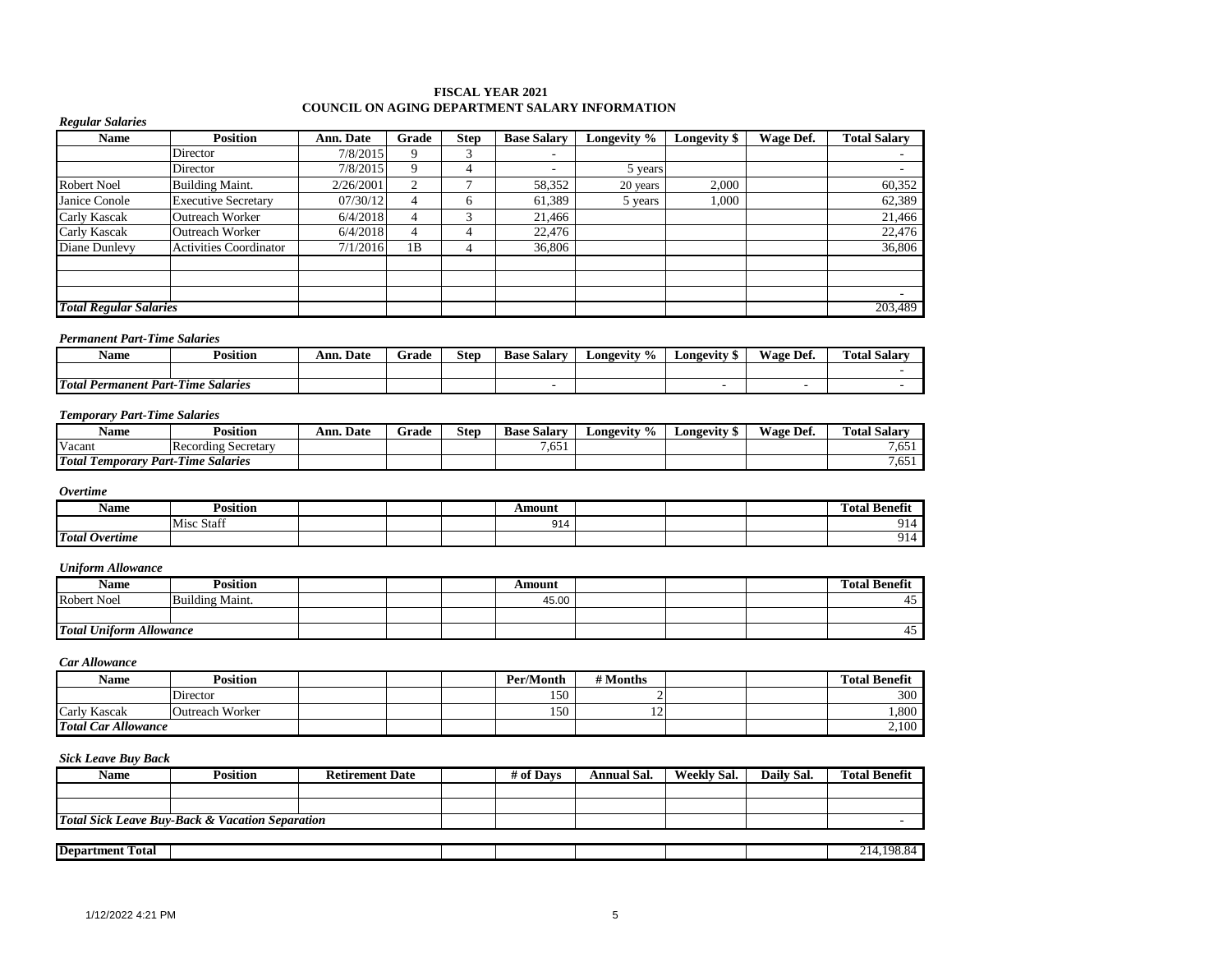### **COUNCIL ON AGING OPERATING**

*5210 Energy Utilities*

| FY2019          | FY2019          | <b>FY2020</b>   | <b>FY2020</b>   | FY2021                                            | FY2021          | FY2022                       | <b>FY2023</b>   | <b>FY2023</b> |
|-----------------|-----------------|-----------------|-----------------|---------------------------------------------------|-----------------|------------------------------|-----------------|---------------|
| <b>BUDGETED</b> | <b>EXPENDED</b> | <b>BUDGETED</b> | <b>EXPENDED</b> | <b>BUDGETED</b>                                   | <b>EXPENDED</b> | <b>BUDGETED</b>              | <b>DEPT REQ</b> | <b>TM REC</b> |
| 61,090          | 61,090          | 62,809          | 62,643          | 59,847                                            | 59,847          | 64,086                       | 64,086          | 64,086        |
|                 |                 |                 |                 |                                                   |                 |                              |                 |               |
|                 |                 |                 |                 | National Grid Gas Delivery                        |                 |                              | 6,608           | 6,608         |
|                 |                 |                 |                 | National Grid and Constellation Electric Delivery |                 |                              | 47.289          | 47,289        |
|                 |                 |                 |                 | Direct Energy Gas Supply                          |                 |                              | 10.189          | 10,189        |
|                 |                 |                 |                 |                                                   |                 |                              |                 |               |
|                 |                 |                 |                 |                                                   |                 |                              |                 |               |
|                 |                 |                 |                 |                                                   |                 | Total 5210 Energy Utilities: | 64.086          | 64,086        |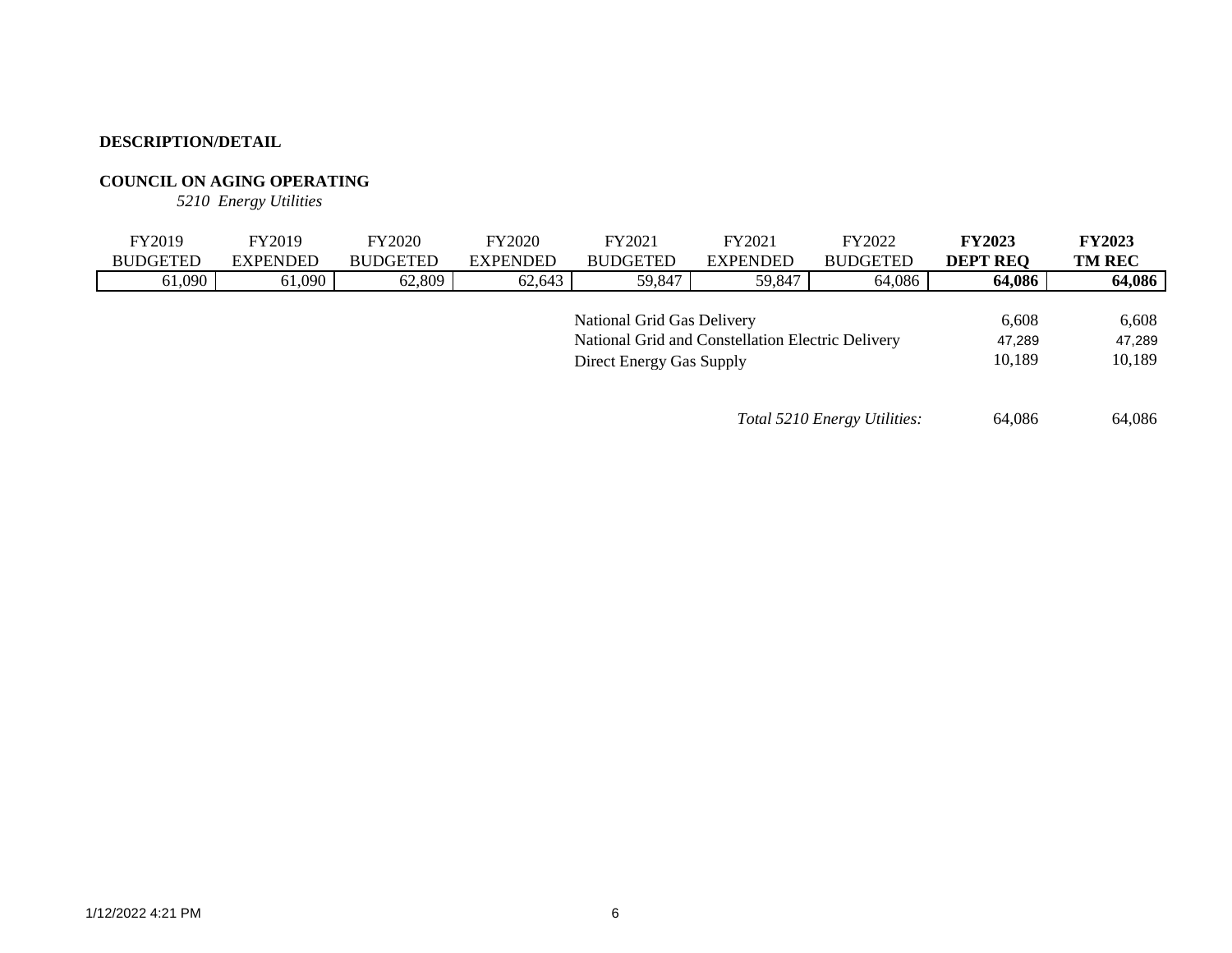## **COUNCIL ON AGING OPERATING**

*5240 Repairs and Maintenance*

| FY2019          | FY2019          | FY2020          | FY2020          | FY2021                                  | FY2021                              | FY2022          | <b>FY2023</b>   | <b>FY2023</b> |
|-----------------|-----------------|-----------------|-----------------|-----------------------------------------|-------------------------------------|-----------------|-----------------|---------------|
| <b>BUDGETED</b> | <b>EXPENDED</b> | <b>BUDGETED</b> | <b>EXPENDED</b> | <b>BUDGETED</b>                         | <b>EXPENDED</b>                     | <b>BUDGETED</b> | <b>DEPT REQ</b> | <b>TM REC</b> |
| 53,847          | 53,847          | 74,058          | 73,480          | 109,560                                 | 109,488                             | 72,580          | 72,946          | 72,946        |
|                 |                 |                 |                 |                                         |                                     |                 |                 |               |
|                 |                 |                 |                 | Pest Control                            |                                     |                 | 1,116           | 1,116         |
|                 |                 |                 |                 | <b>Ricoh Lease</b>                      |                                     |                 | 1,800           | 1,800         |
|                 |                 |                 |                 | Ricoh Usage                             |                                     |                 | 1,600           | 1,600         |
|                 |                 |                 |                 | Fire Equip Inspections                  |                                     |                 | 1,200           | 1,200         |
|                 |                 |                 |                 | Irrigation                              |                                     |                 | 1,000           | 1,000         |
|                 |                 |                 |                 | <b>Alarm Monitoring</b>                 |                                     |                 | 430             | 430           |
|                 |                 |                 |                 | HVAC Spring & Fall Prevent. Maintenance |                                     |                 | 12,000          | 12,000        |
|                 |                 |                 |                 | Monthly Kitchen Cleaning                |                                     |                 | 3,000           | 3,000         |
|                 |                 |                 |                 | Camera License                          |                                     |                 | 400             | 400           |
|                 |                 |                 |                 | Landscape                               |                                     |                 | 11,000          | 11,000        |
|                 |                 |                 |                 | Elevator Inspection every 2 yrs         |                                     |                 | 1,100           | 1,100         |
|                 |                 |                 |                 | Movable Wall Maintenance                |                                     |                 | 3,000           | 3,000         |
|                 |                 |                 |                 | Stove/Hood Inspect & Maint              |                                     |                 | 500             | 500           |
|                 |                 |                 |                 | Walk-in Refrig Inspect & Maint          |                                     |                 | 600             | 600           |
|                 |                 |                 |                 | Ice Machine Maintenance                 |                                     |                 | 600             | 600           |
|                 |                 |                 |                 | <b>Generator Maintenance</b>            |                                     |                 | 4,600           | 4,600         |
|                 |                 |                 |                 | All Other Building Repairs              |                                     |                 | 29,000          | 29,000        |
|                 |                 |                 |                 |                                         | Total 5240 Repairs and Maintenance: |                 | 72,946          | 72,946        |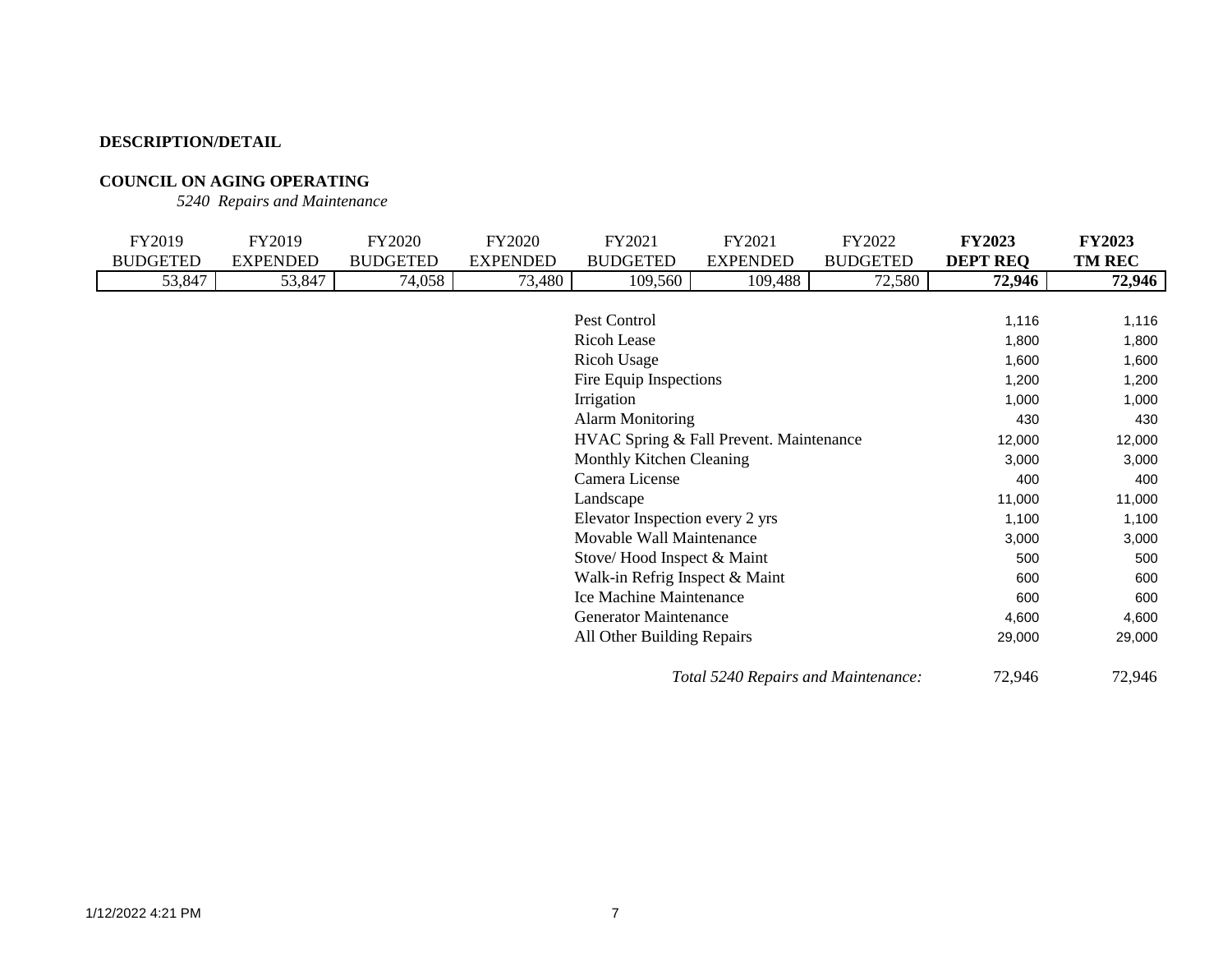## **COUNCIL ON AGING OPERATING**

*5310 Professional Services*

|                                                            | FY2019          | FY2019          | <b>FY2020</b>   | <b>FY2020</b>   | FY2021          | FY2021          | FY2022          | <b>FY2023</b>   | <b>FY2023</b> |
|------------------------------------------------------------|-----------------|-----------------|-----------------|-----------------|-----------------|-----------------|-----------------|-----------------|---------------|
|                                                            | <b>BUDGETED</b> | <b>EXPENDED</b> | <b>BUDGETED</b> | <b>EXPENDED</b> | <b>BUDGETED</b> | <b>EXPENDED</b> | <b>BUDGETED</b> | <b>DEPT REO</b> | <b>TM REC</b> |
|                                                            | 2,710           | 2,710           | .901            | .901            | .869            | .369            | .865            | 2,000           | 2,000         |
|                                                            |                 |                 |                 |                 |                 |                 |                 |                 |               |
| My Senior Center software updates, maintenance and support |                 |                 |                 |                 |                 |                 |                 | 1,750           | ,750          |
| Motion Picture License to show Films Committee             |                 |                 |                 |                 |                 |                 | 250             | 250             |               |

*Total 5310 Professional Services:* 2,000 2,000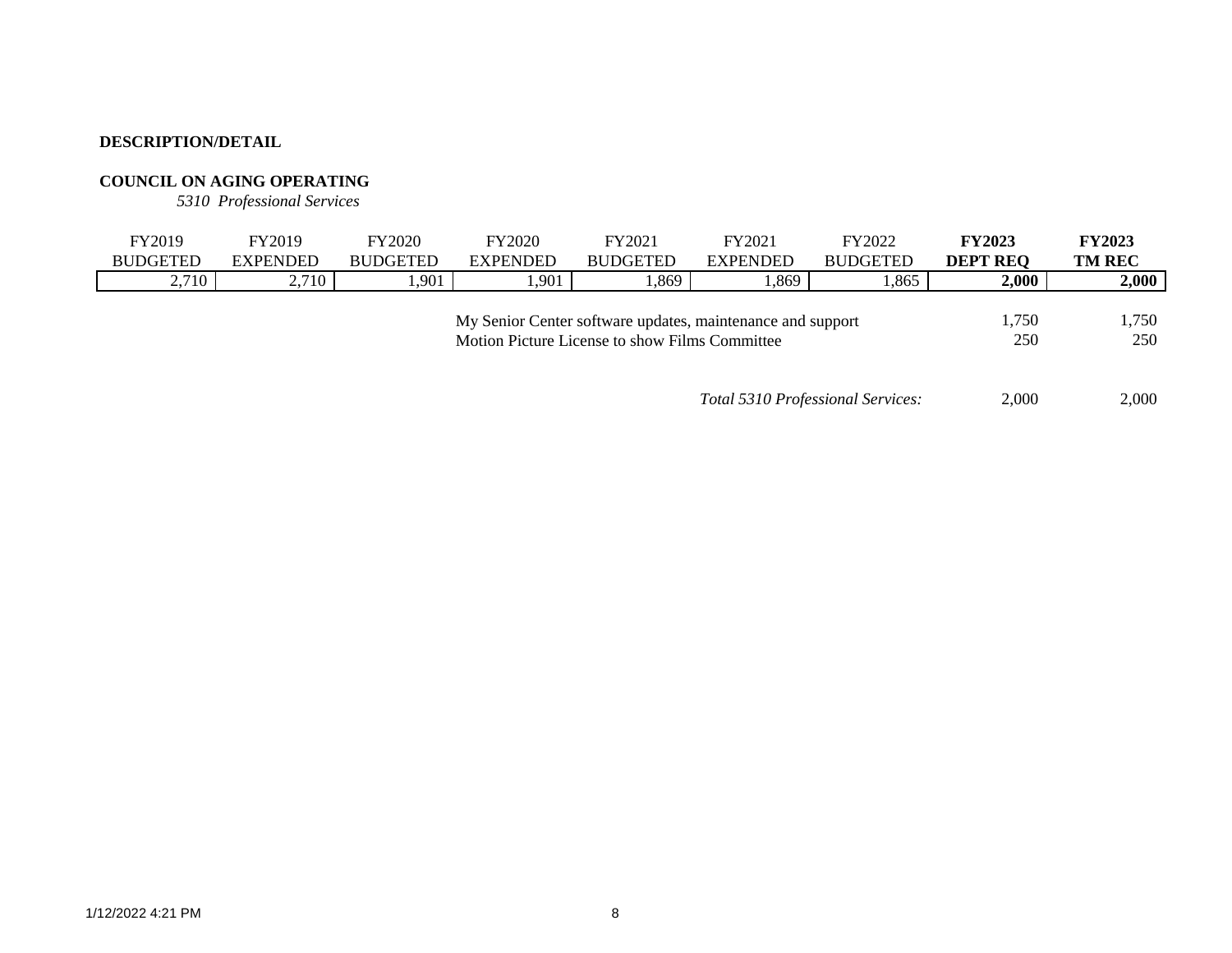### **COUNCIL ON AGING OPERATING**

*5340 Communications*

| FY2019          | FY2019          | <b>FY2020</b>   | FY2020          | FY2021               | FY202          | FY2022          | <b>FY2023</b> | <b>FY2023</b> |
|-----------------|-----------------|-----------------|-----------------|----------------------|----------------|-----------------|---------------|---------------|
| <b>BUDGETED</b> | <b>EXPENDED</b> | <b>BUDGETED</b> | <b>EXPENDED</b> | <b>BUDGETED</b>      | EXPENDED       | <b>BUDGETED</b> | ' REO<br>DEPT | <b>TM REC</b> |
| 576             | $  -$<br>JI U   | 480             | 480             | $\sim$<br>17 L<br>ັ' | $\gamma$<br>ັ' |                 |               |               |

Cellular coverage for Director/Outreach tablet- \$40 per month

Three cellular phones (one Outreach and two transportation)- \$195 per month moved to Town Hall Budget

*Verizon and Broadview moved to Town Hall Budget*

*Total 5340 Communications:* - -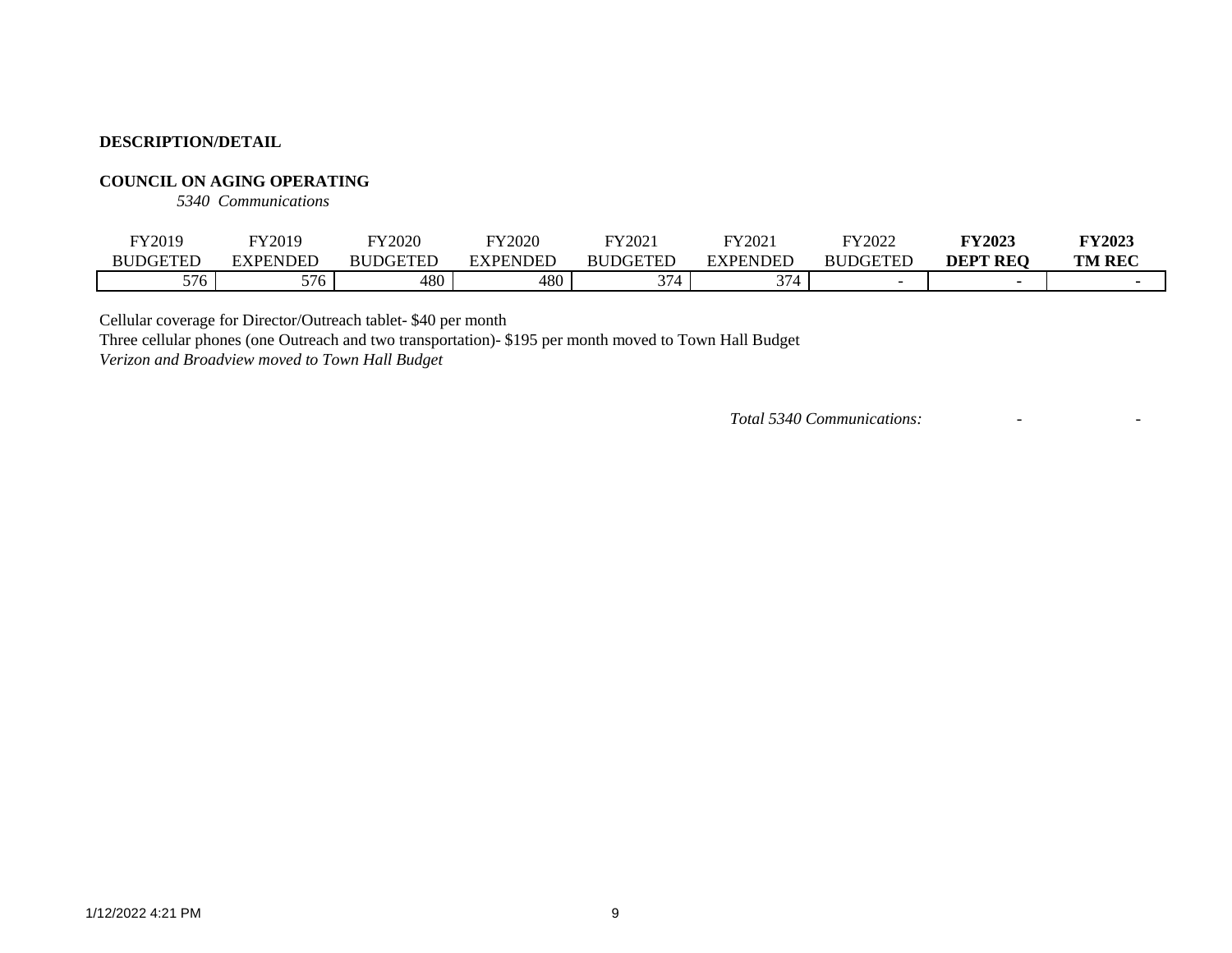## **COUNCIL ON AGING OPERATING**

*5402 Maintenance Supplies*

| FY2019          | FY2019          | <b>FY2020</b>   | <b>FY2020</b>   | FY2021          | FY2021                           | FY2022          | <b>FY2023</b>   | <b>FY2023</b> |
|-----------------|-----------------|-----------------|-----------------|-----------------|----------------------------------|-----------------|-----------------|---------------|
| <b>BUDGETED</b> | <b>EXPENDED</b> | <b>BUDGETED</b> | <b>EXPENDED</b> | <b>BUDGETED</b> | <b>EXPENDED</b>                  | <b>BUDGETED</b> | <b>DEPT REQ</b> | <b>TM REC</b> |
| 6,427           | 6,390           | 3,180           | 3,180           | 6,161           | 6,161                            | 6,000           | 6,000           | 6,000         |
|                 |                 |                 |                 |                 |                                  |                 |                 |               |
|                 |                 |                 |                 |                 | <b>Maintenance Supplies</b>      |                 | 2,650           | 2,650         |
|                 |                 |                 |                 |                 | <b>Janitorial Supplies</b>       |                 | 3,000           | 3,000         |
|                 |                 |                 |                 |                 | <b>Lighting Supplies</b>         |                 | 350             | 350           |
|                 |                 |                 |                 |                 |                                  |                 |                 |               |
|                 |                 |                 |                 |                 | Total 5402 Maintenance Supplies: |                 | 6.000           | 6.000         |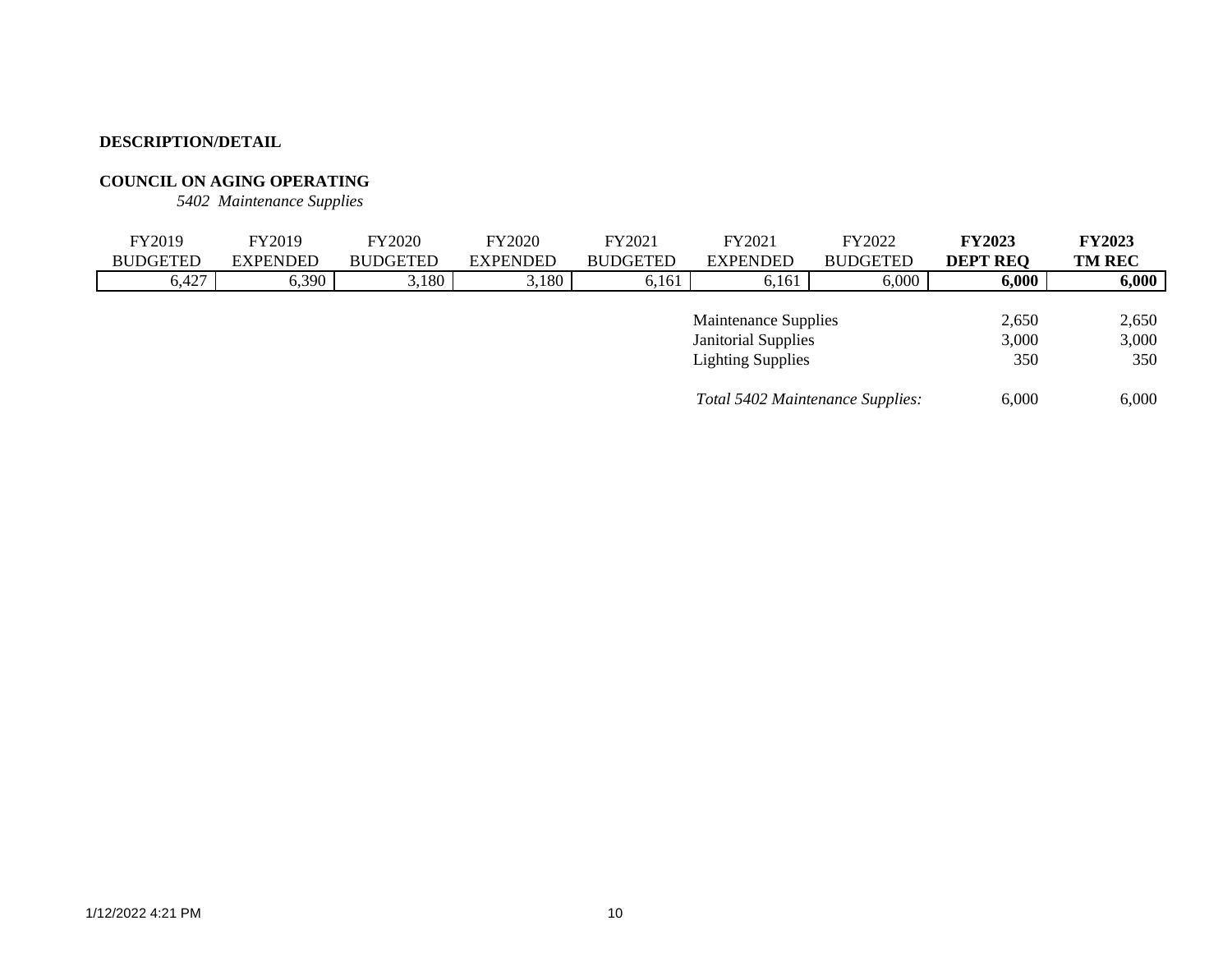## **COUNCIL ON AGING OPERATING**

*5420 Office Supplies*

| <b>REQ</b><br><b>BUDGETED</b><br><b>DEPT</b><br><b>BUDGETED</b><br>EXPENDED<br><b>BUDGETED</b><br>EXPENDED<br><b>XPENDED</b><br><b>BUDGETED</b><br>10,922<br>3,700<br>10,922 | FY2019 | FY2019 | <b>FY2020</b> | FY2020 | TY2021 | FY202 | FY2022 | <b>FY2023</b> | <b>FY2023</b> |
|------------------------------------------------------------------------------------------------------------------------------------------------------------------------------|--------|--------|---------------|--------|--------|-------|--------|---------------|---------------|
|                                                                                                                                                                              |        |        |               |        |        |       |        |               | <b>TM REC</b> |
|                                                                                                                                                                              |        |        | ,426          | ,426   | 3,303  | 3,303 | 3,700  |               | 3,700         |

| <b>General Office Supplies</b> | 3.000 | 3.000 |
|--------------------------------|-------|-------|
| <b>Ricoh Copier Supplies</b>   | 700   | 700   |
| Total 5420 Office Supplies:    | 3.700 | 3.700 |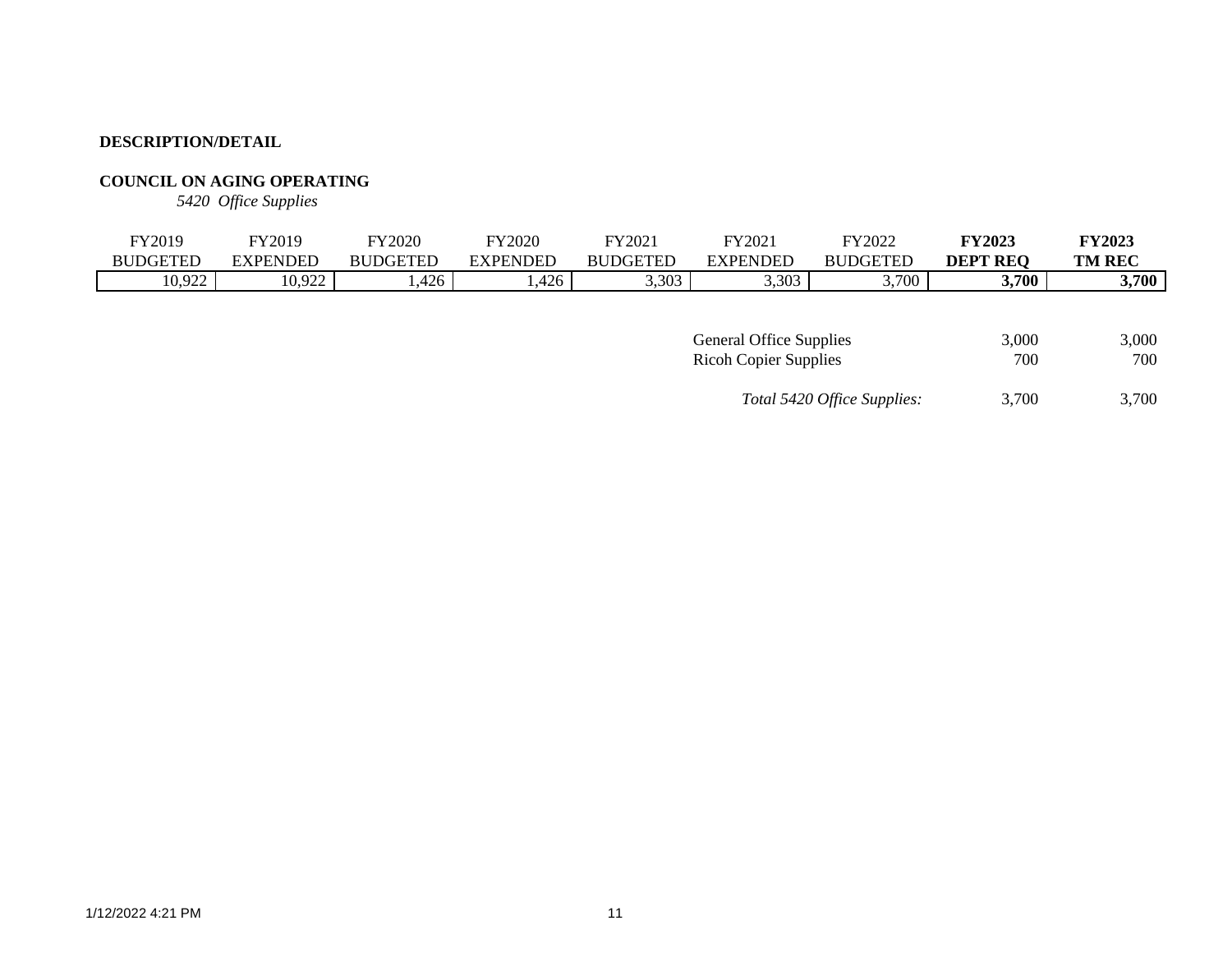## **COUNCIL ON AGING OPERATING**

*5423 All Other Supplies*

| FY2019          | FY2019                   | <b>FY2020</b>   | <b>FY2020</b> | FY2021          | FY2021          | FY2022          | <b>FY2023</b> | <b>FY2023</b> |
|-----------------|--------------------------|-----------------|---------------|-----------------|-----------------|-----------------|---------------|---------------|
| <b>BUDGETEL</b> | <b>EXPENDED</b>          | <b>BUDGETED</b> | EXPENDED      | <b>BUDGETED</b> | <b>EXPENDED</b> | <b>BUDGETED</b> | DEPT<br>' REC | <b>TM REC</b> |
|                 | $\overline{\phantom{0}}$ |                 |               |                 |                 |                 |               |               |

Currently being supported by COA revolving account Community events expenses

*Total 5423 All Other Supplies:* - -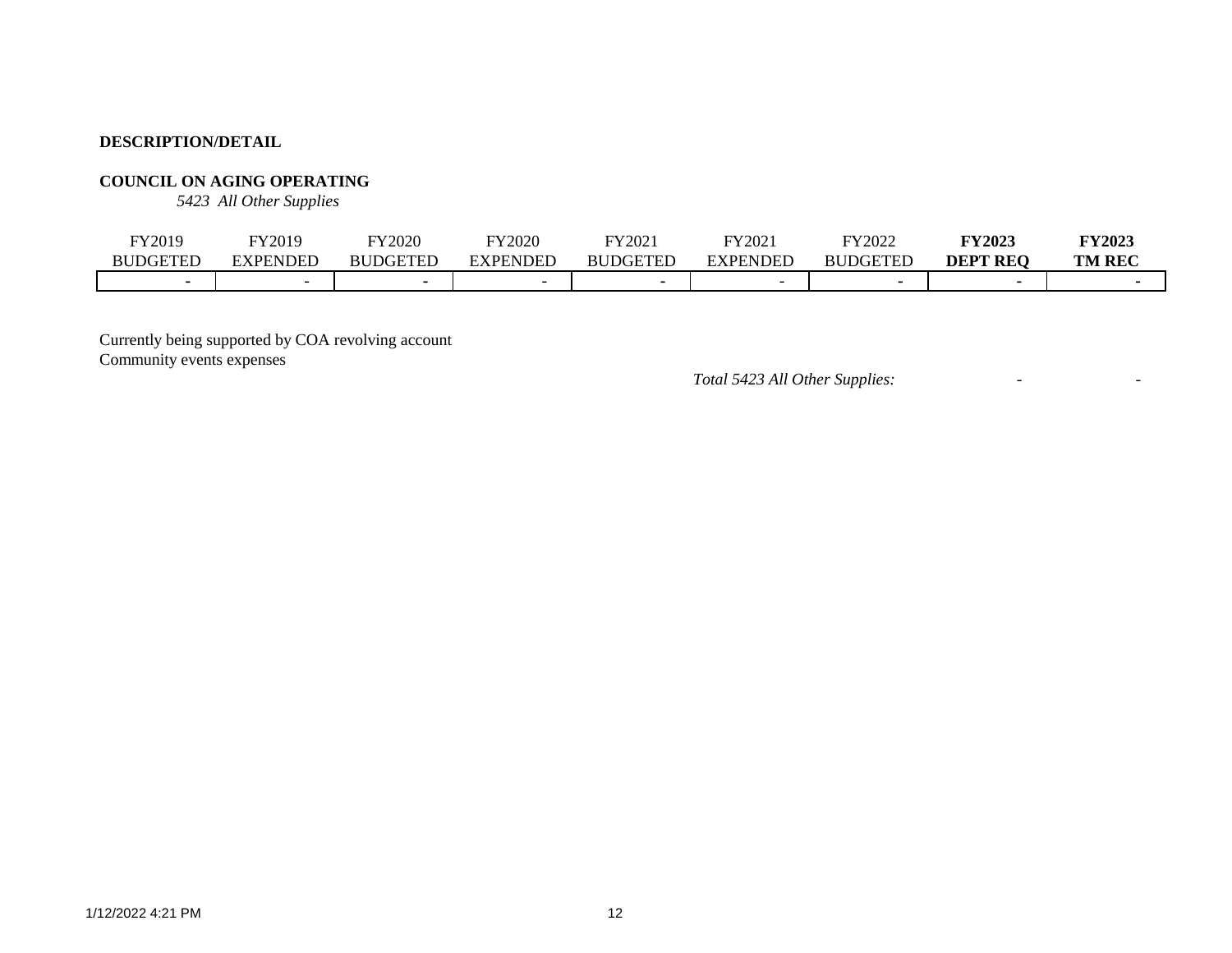## **COUNCIL ON AGING OPERATING**

*5429 Computer Equipment*

| FY2019          | FY2019   | FY2020          | FY2020                   | FY2021          | FY2021          | FY2022                   | <b>FY2023</b>   | <b>FY2023</b> |
|-----------------|----------|-----------------|--------------------------|-----------------|-----------------|--------------------------|-----------------|---------------|
| <b>BUDGETED</b> | EXPENDED | <b>BUDGETED</b> | ENDEE                    | <b>RUDGETED</b> | <b>EXPENDED</b> | <b>JDGETFT</b><br>BU     | <b>DEPT REQ</b> | <b>TM REC</b> |
|                 |          |                 | $\overline{\phantom{0}}$ |                 |                 | $\overline{\phantom{0}}$ |                 |               |

Replace one office computer as part of an annual plan **(Moved to Computer Services )**

*Total 5429 Computer Equipment:* - -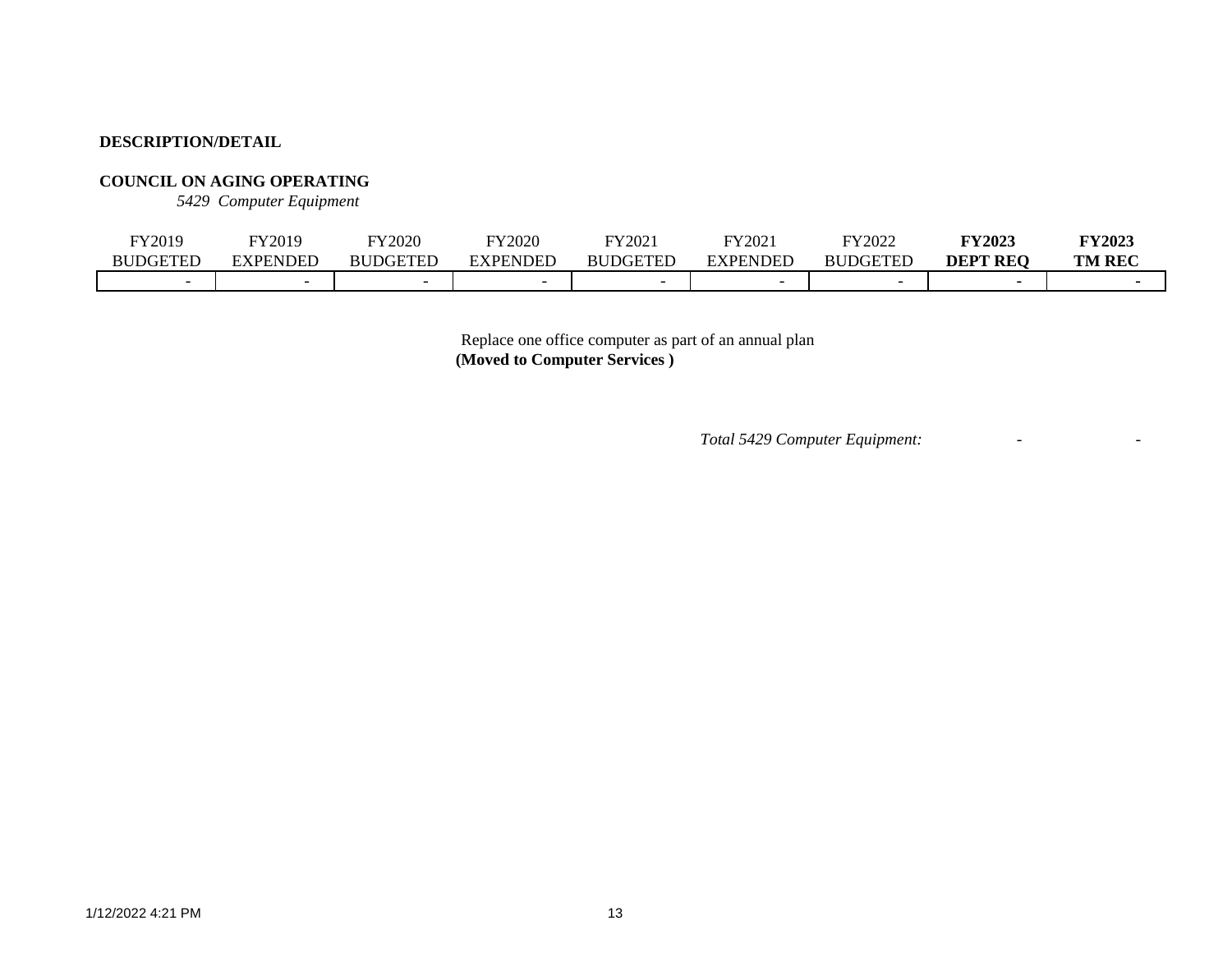## **COUNCIL ON AGING OPERATING**

*5580 Uniforms*

| FY2019          | FY2019                   | <b>FY2020</b>   | FY2020   | FY2021          | FY2021          | FY2022          | <b>FY2023</b>   | <b>FY2023</b> |
|-----------------|--------------------------|-----------------|----------|-----------------|-----------------|-----------------|-----------------|---------------|
| <b>BUDGETEL</b> | <b>EXPENDED</b>          | <b>BUDGETED</b> | EXPENDED | <b>BUDGETED</b> | <b>EXPENDED</b> | <b>BUDGETED</b> | <b>DEPT REO</b> | <b>TM REC</b> |
|                 | $\overline{\phantom{0}}$ |                 |          |                 |                 |                 |                 |               |

Uniform allowance for Bldg. Maintenance Person- moved to salaries in FY15

*Total 5580 Uniforms:* - -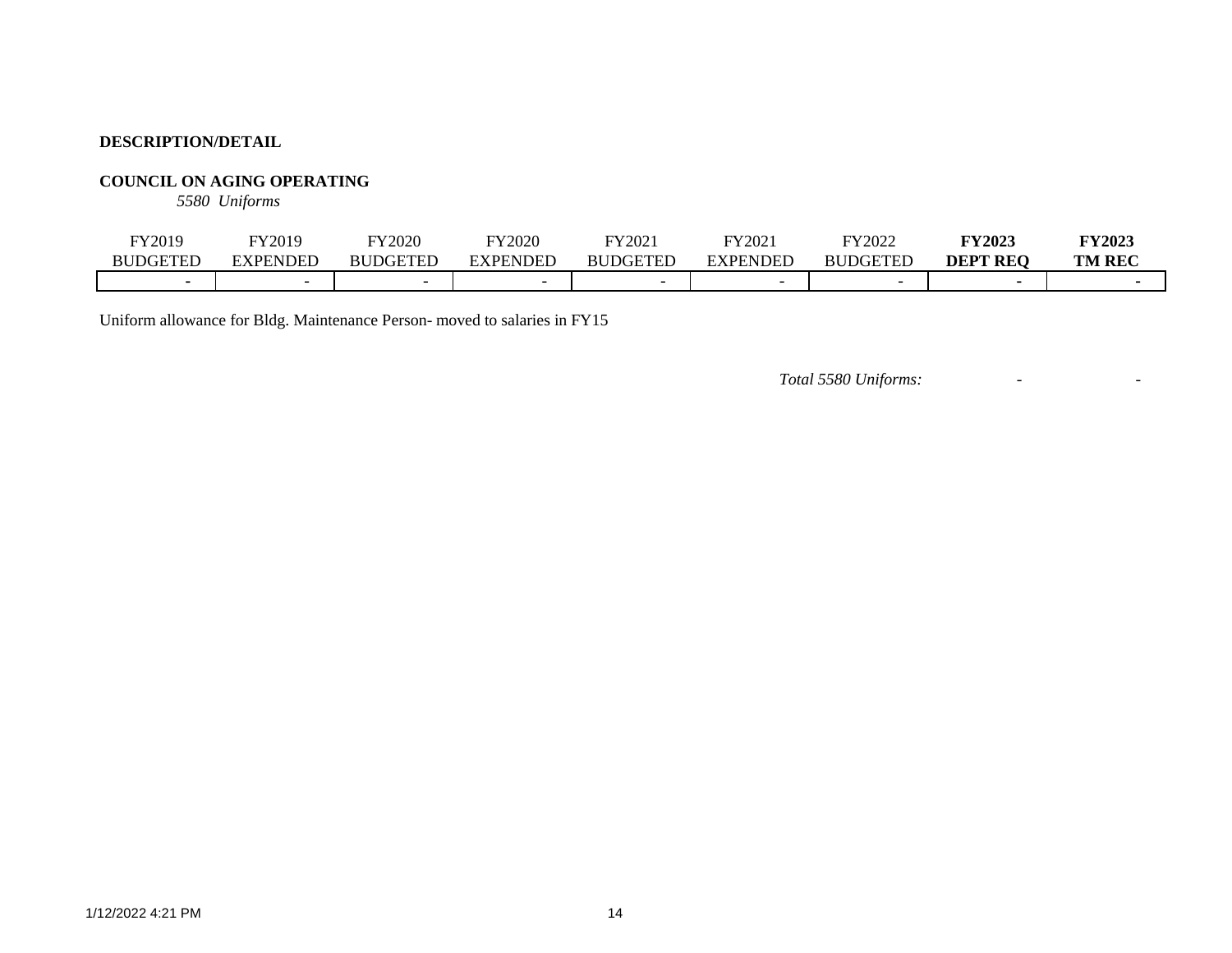## **COUNCIL ON AGING OPERATING**

*5701 In-State Travel*

| FY2019          | FY2019   | FY2020          | FY2020   | FY2021          | FY2021          | FY2022          | <b>FY2023</b>   | <b>TY2023</b> |
|-----------------|----------|-----------------|----------|-----------------|-----------------|-----------------|-----------------|---------------|
| <b>BUDGETED</b> | EXPENDED | <b>BUDGETED</b> | EXPENDED | <b>BUDGETED</b> | <b>EXPENDED</b> | <b>BUDGETED</b> | <b>DEPT REO</b> | <b>TM REC</b> |
| 218             | 218      | OQ              | ╭<br>ხპ  | 51<br>1 J 1     | 151             | 300             | 300             | 300           |
|                 |          |                 |          |                 |                 |                 |                 |               |

Reimbursement to Maintenance, Secretary and Activities for in-town travel 300 300 300

*Total 5701 In-State Travel:* 300 300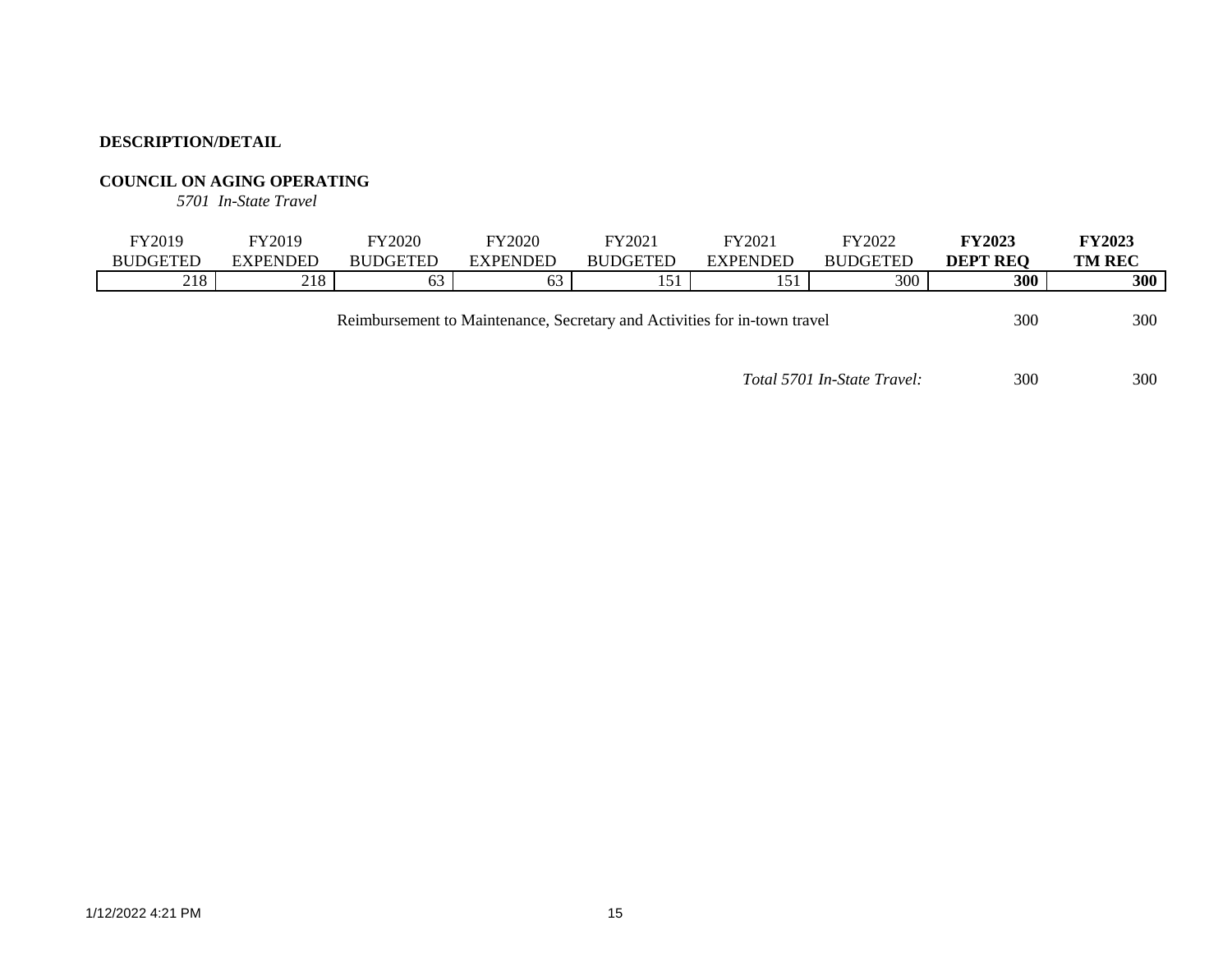## **COUNCIL ON AGING OPERATING**

*5703 Dues and Memberships*

| FY2019                       | Y2019           | FY2020          | FY2020          | FY2021                   | FY2021                   | FY2022          | <b>FY2023</b>   | <b>FY2023</b> |
|------------------------------|-----------------|-----------------|-----------------|--------------------------|--------------------------|-----------------|-----------------|---------------|
| <b>BUDGETED</b>              | <b>EXPENDED</b> | <b>BUDGETED</b> | <b>EXPENDED</b> | <b>BUDGETED</b>          | <b>EXPENDED</b>          | <b>BUDGETED</b> | <b>DEPT REO</b> | <b>TM REC</b> |
| l.471                        | 1,471           | .47             | ,471            | $\overline{\phantom{0}}$ | $\overline{\phantom{0}}$ | .500            | 1,500           | 1,500         |
|                              |                 |                 |                 |                          |                          |                 |                 |               |
| <b>FY21 MCOA Annual Dues</b> |                 |                 |                 |                          |                          |                 | 1,500           | ,500          |

*Total 5703 Dues and Memberships:* 1,500 1,500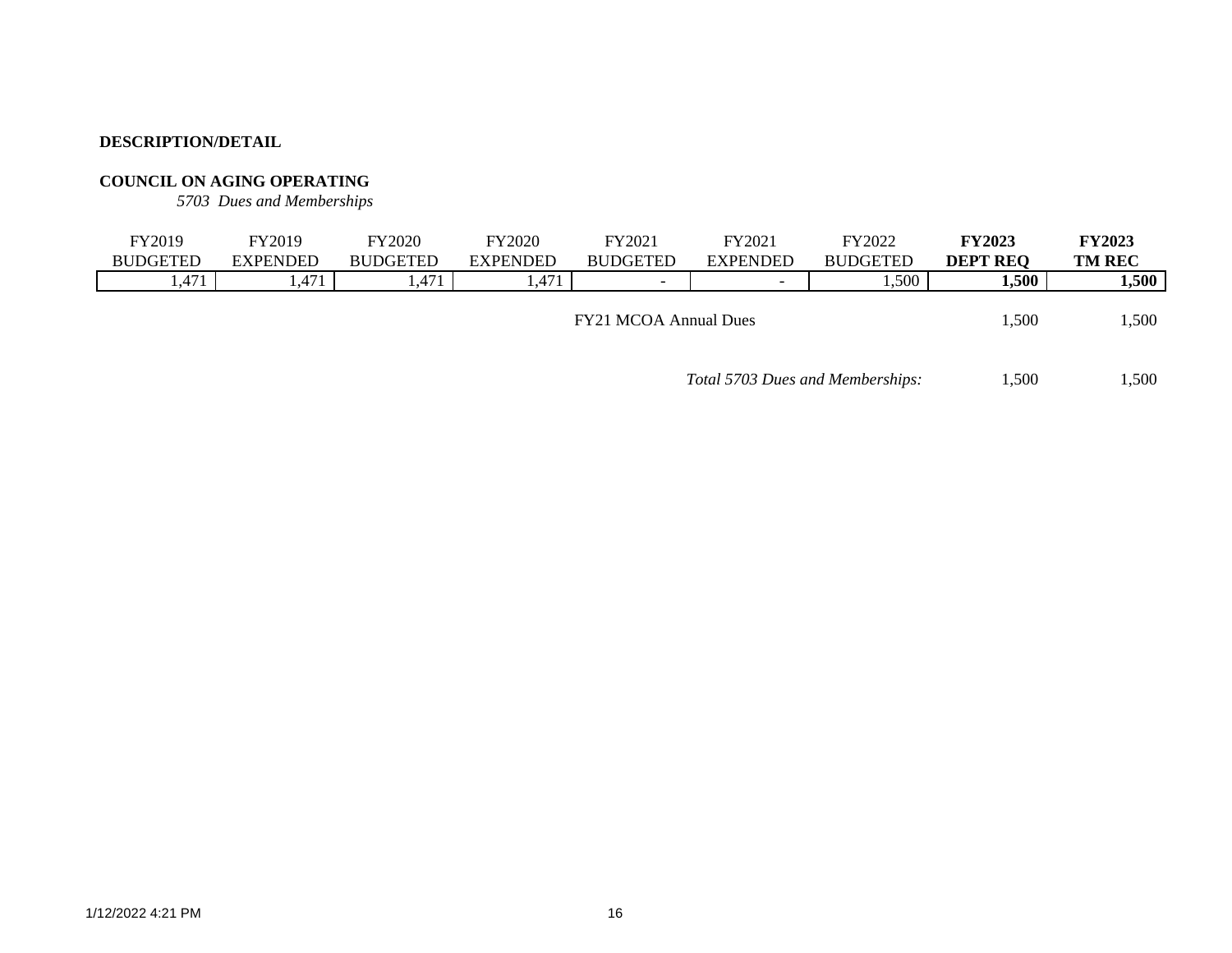## **COUNCIL ON AGING OPERATING**

*5790 Staff Development*

| FY2019          | FY2019          | <b>FY2020</b>   | <b>FY2020</b>   | FY2021              | FY2021                       | FY2022                        | <b>FY2023</b>   | <b>FY2023</b> |
|-----------------|-----------------|-----------------|-----------------|---------------------|------------------------------|-------------------------------|-----------------|---------------|
| <b>BUDGETED</b> | <b>EXPENDED</b> | <b>BUDGETED</b> | <b>EXPENDED</b> | <b>BUDGETED</b>     | <b>EXPENDED</b>              | <b>BUDGETED</b>               | <b>DEPT REQ</b> | <b>TM REC</b> |
| 615             | 615             | 1,700           | 1,700           | 225                 | 225                          | 2,530                         | 2,643           | 2,643         |
|                 |                 |                 |                 |                     |                              |                               |                 |               |
|                 |                 |                 |                 |                     | MCOA Conference 3-Day        |                               | 2,000           | 2,000         |
|                 |                 |                 |                 |                     | <b>ESMV</b> Annual Meeting   |                               | 75              | 75            |
|                 |                 |                 |                 |                     | <b>Continuing Ed Classes</b> |                               | 500             | 500           |
|                 |                 |                 |                 | <b>LCSW</b> License | 68                           | 68                            |                 |               |
|                 |                 |                 |                 |                     |                              | Total 5790 Staff Development: | 2.643           | 2,643         |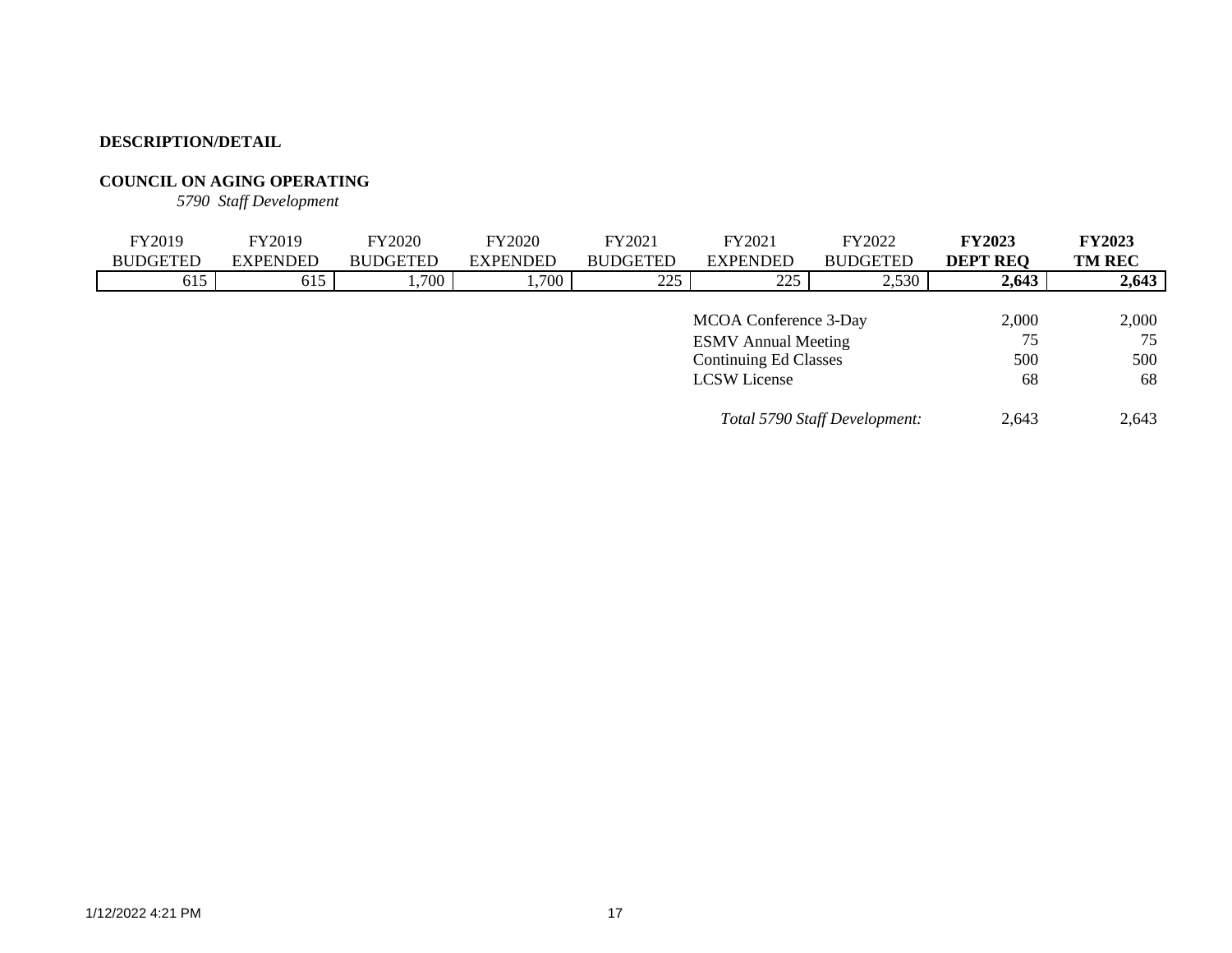## **COUNCIL ON AGING**

*5833 Capital Outlay*

| <sup>-</sup> Y2019 | Y2019           | FY2020          | <b>FY2020</b> | FY202.      | FY2021   | FY2022          | <b>FY2023</b>   | <b>FY2023</b> |
|--------------------|-----------------|-----------------|---------------|-------------|----------|-----------------|-----------------|---------------|
| <b>BUDGETED</b>    | <b>EXPENDED</b> | <b>BUDGETED</b> | EXPENDED      | DGETED<br>B | EXPENDED | <b>BUDGETED</b> | <b>DEPT REO</b> | <b>TM REC</b> |
|                    |                 |                 |               |             |          |                 |                 |               |

*Total 5833 Capital Outlay:* - -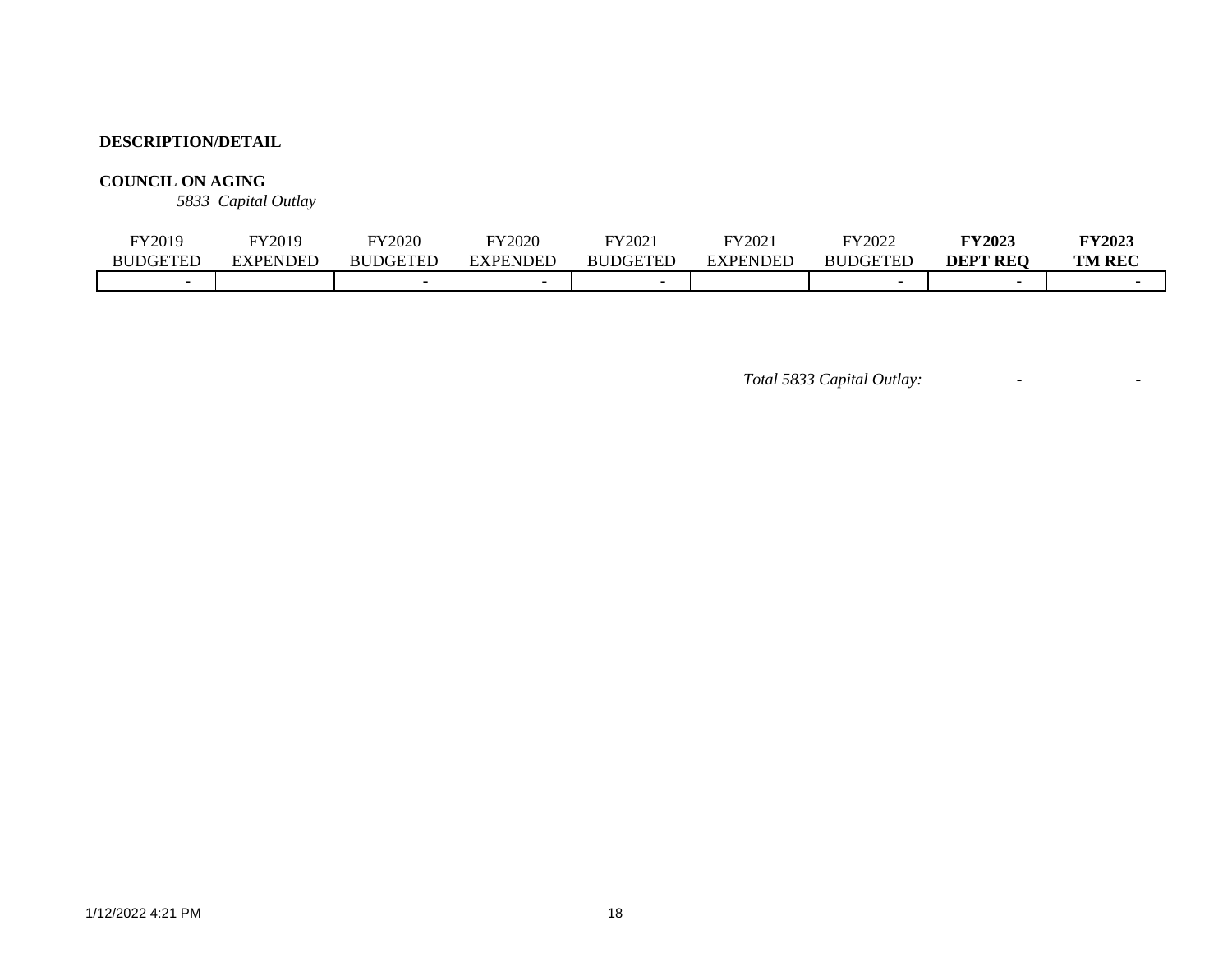### **Priorities Breakdown FY23**

- Increase hours from 19 to 25 for Van Driver and reclassify the position to Transportation Coordinator/Van Driver
	- o One Van Driver: at 19 hours a week (52.2 weeks)= \$15,372.90
- Cover Transportation Coordinator Salary
	- o 25 hours per week at \$16.50 (52.2 weeks)= \$21,532.50

For the town to take on the responsibility of one of the Transportation Coordinator/Van Driver position it would cost \$21,532.50. We are currently using Formula Grant funds to cover the van drivers which would free up one of those salaries to replace the seating in the two halls and offer additional educational programing for our seniors.

- New chairs in the Halls A & B
	- o Goal: to replace 250 chairs in the function rooms
- Move a van driver out of two part-time drivers from Formula Grant, to COA Salaries. Upgrade the van driver position to a transportation coordinator/van driver working 25 hours per week.
	- $\circ$  Goal: to reassign transportation coordination to the transportation area of the department freeing up the Outreach Coordinator to provide much need outreach services to the community.
- Grow our Outreach services to the community using resources from local colleges by way of students pursuing Bachelor's and Master's degrees. The present Outreach Coordinator is a Master's level Social Worker LCSW and will supervise these students.
- Work creatively with local resources to provide much needed socialization and engagement at the Senior Center. Continue to pursue opportunities for grant funded programs to enhance the lives of older adults in the community.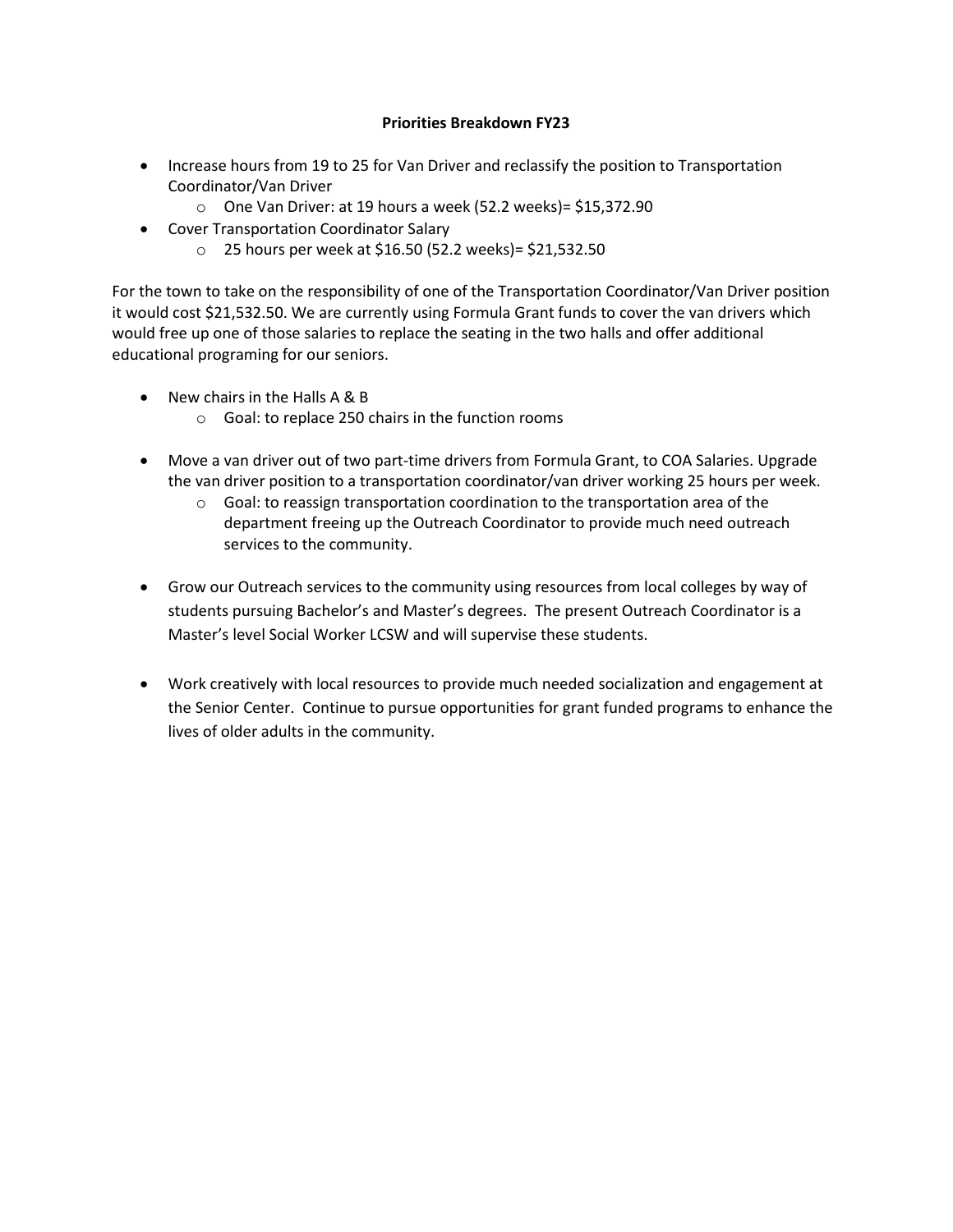# Transportation Coordinator Position

Presently the transportation schedule is being coordinated by our Outreach Worker Position. The most recent hire in that position is an LCSW (Licensed Clinical Social Worker). This additional certification has helped me meet my goal of focusing on Outreach for the community in Tewksbury. The social isolation that the pandemic has created for the 60+ or under 60 disabled citizens of Tewksbury has created a new wave of need for mental health support. The State of Massachusetts sees this need and has provided support through SIG monies and resources to combat this dilemma. The focus of outreach from the senior center has put a burden on the single Outreach Worker who was hired to perform outreach duties as well as transportation coordination. I have worked with Boston College to have interns, supervised by the Outreach Coordinator, in an effort to provide more services without burdening the Town with additional cost of Outreach Staff.

Our Transportation program provides much needed rides to our older adult population. Many older adults have to surrender their licenses, have no local family members to help them or have physical complications that prevent them from having the independence of driving themselves to their appointments or help them run errands. Statistically we provided more rides pre-covid than during covid. However the requests for rides are increasing and should surpass what we provided pre-covid. **(See attached charts).** 

My goal is to transition a van driver from a part time position of a driver to a 25 hour a week position of transportation coordinator and van driver.

Previous Directors as well as I have made it a priority to transition one van driver position salary to the Town in the past 5 budget requests. Presently we have two van drivers working 19 hours each every week. I would like to have the transportation coordinator/van driver's salary paid from my salary budget in FY23. I propose at 25 hour position at 15.80/hr. This would be a cost of \$20,619 annually.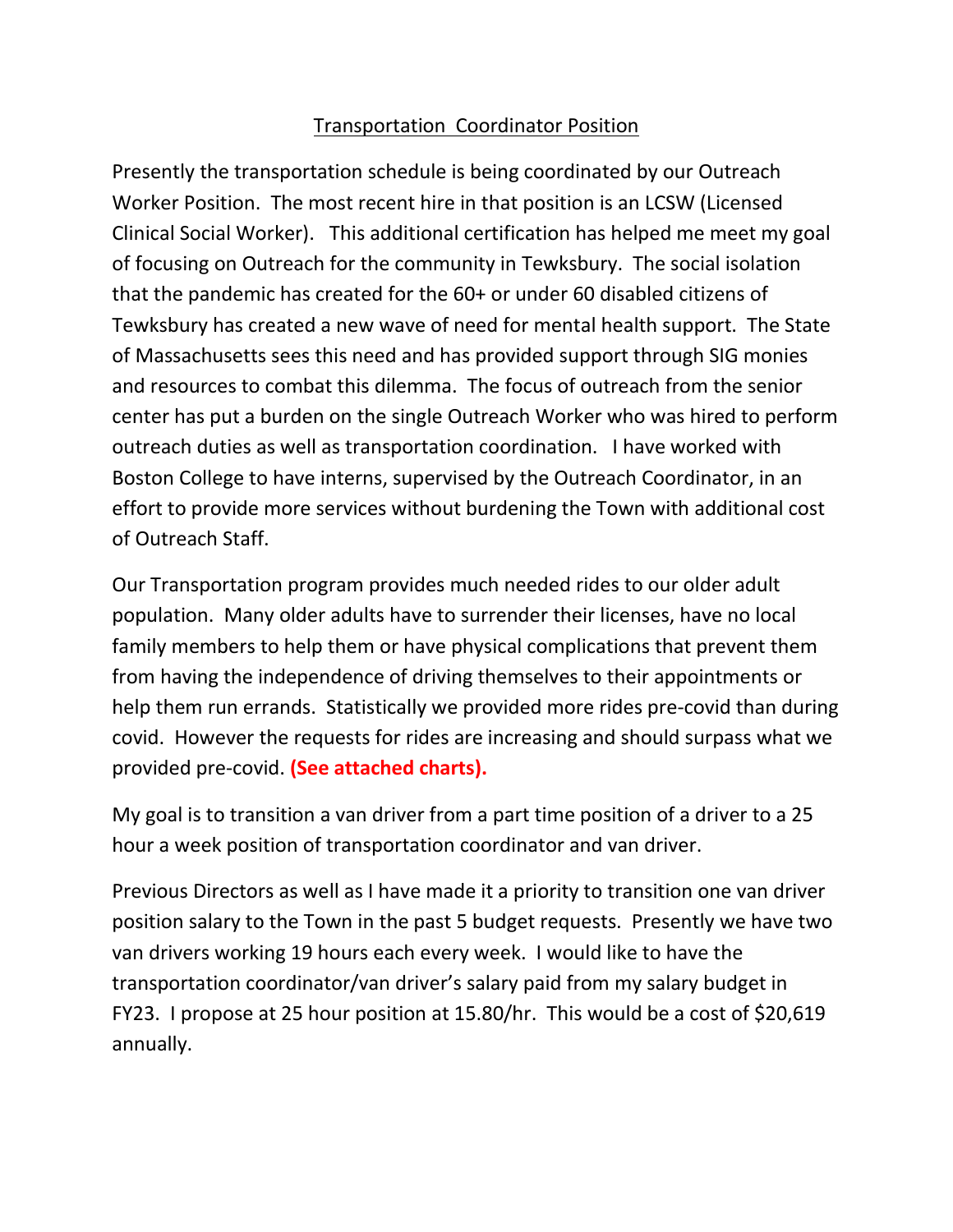Pre-Pandemic our transportation services provided a total of 1559 rides for 92 riders. There were 420 rides to the senior center and 368 rides for medical appointments. This was during FY20



During COVID—Ridership was down due to covid restrictions; however services were still in place. Total of 530 rides for 61 individuals bulk of which were medical and food related—FY21